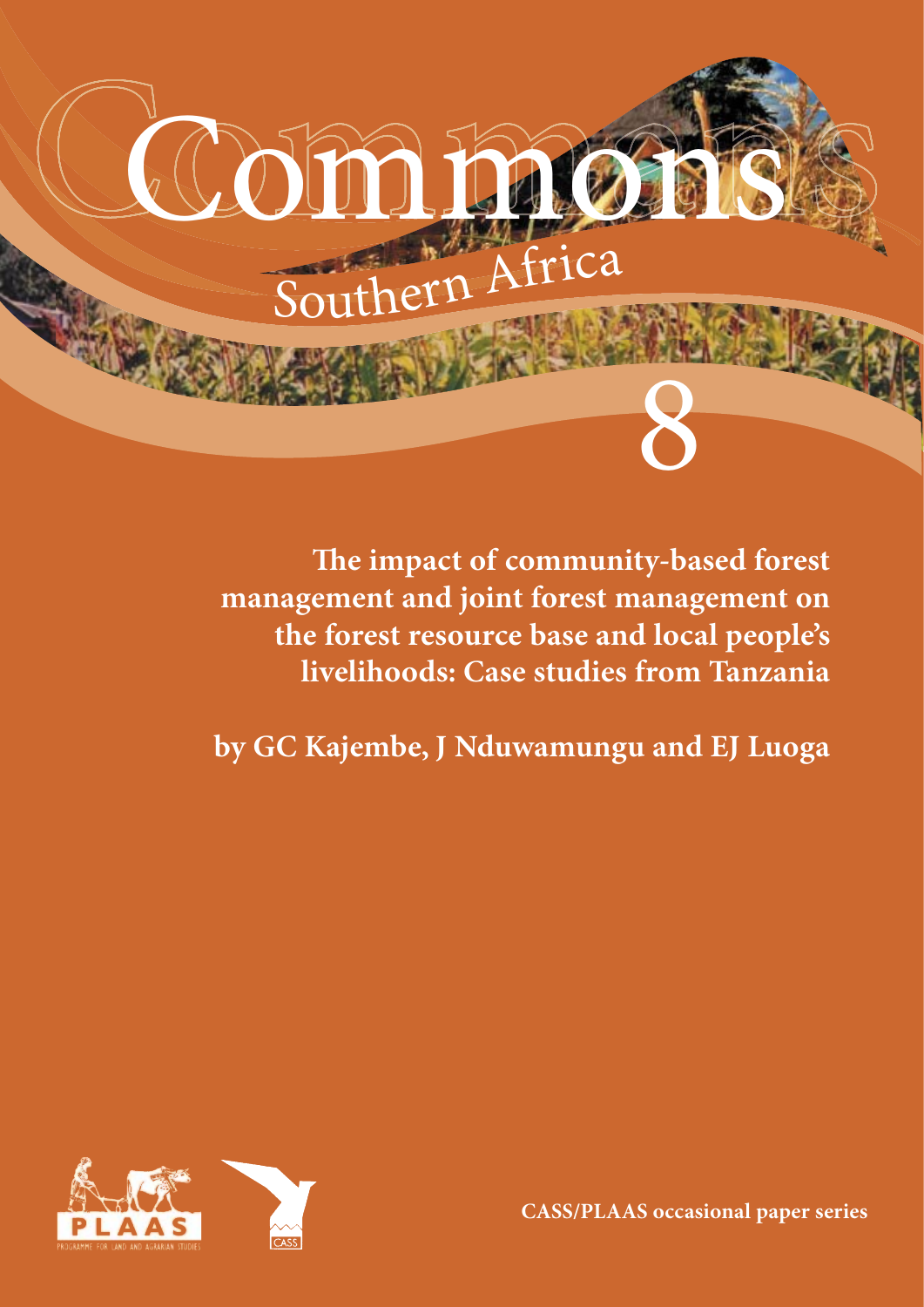**Commons southern Africa occasional paper series** 

# **No. 8**

## **The impact of community-based forest management and joint forest management on the forest resource base and local people's livelihoods: Case studies from Tanzania**

### **GC Kajembe, J Nduwamungu and EJ Luoga**

**Centre for Applied Social Sciences and Programme for Land and Agrarian Studies**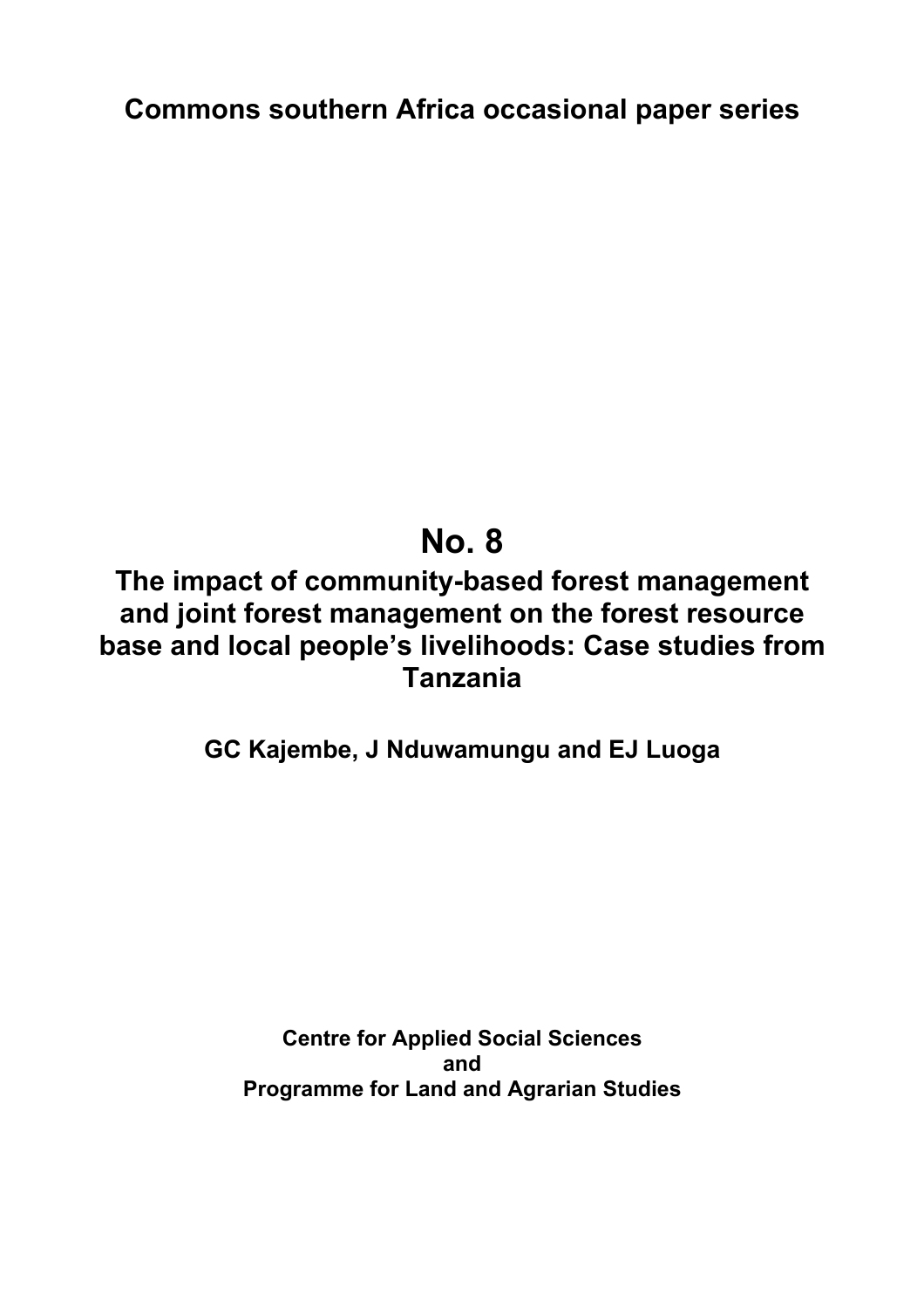**The impact of community-based forest management and joint forest management on forest resource base and local peoples' livelihoods: Case studies from Tanzania**  by **GC Kajembe, J Nduwamungu and EJ Luoga,** Department of Forest Mensuration and Management, Faculty of Forestry and Nature Conservation, Sokoine University of Agriculture, PO Box 3013 Morogoro, Tanzania. [kajembe@suanet.ac.tz](mailto:kajembe@suanet.ac.tz); [ifrisua@suanet.ac.tz](mailto:ifrisua@suanet.ac.tz)

Downloadable from [www.cassplaas.org](http://www.cassplaas.org/)

An output of the joint Centre for Applied Social Sciences/ Programme for Land and Agrarian Studies project 'Breaking new ground: Approaches to people-centred natural resource management for development in southern Africa' [\(www.cassplass.org](http://www.cassplass.org/))

Centre for Applied Social Sciences University of Zimbabwe PO Box MP 167 Mount Pleasant Harare Zimbabwe Tel: +263 4 303 306/7 Fax: +263 4 307 134 [www.uz.ac.zw/units/cass/](http://www.uz.ac.zw/units/cass/)

Programme for Land and Agrarian Studies School of Government University of the Western Cape Private Bag X17 Bellville 7535 Cape Town South Africa Tel: +27 21 959 3733 Fax: +27 21 959 3732 [www.uwc.ac.za/plaas](http://www.uwc.ac.za/plaas)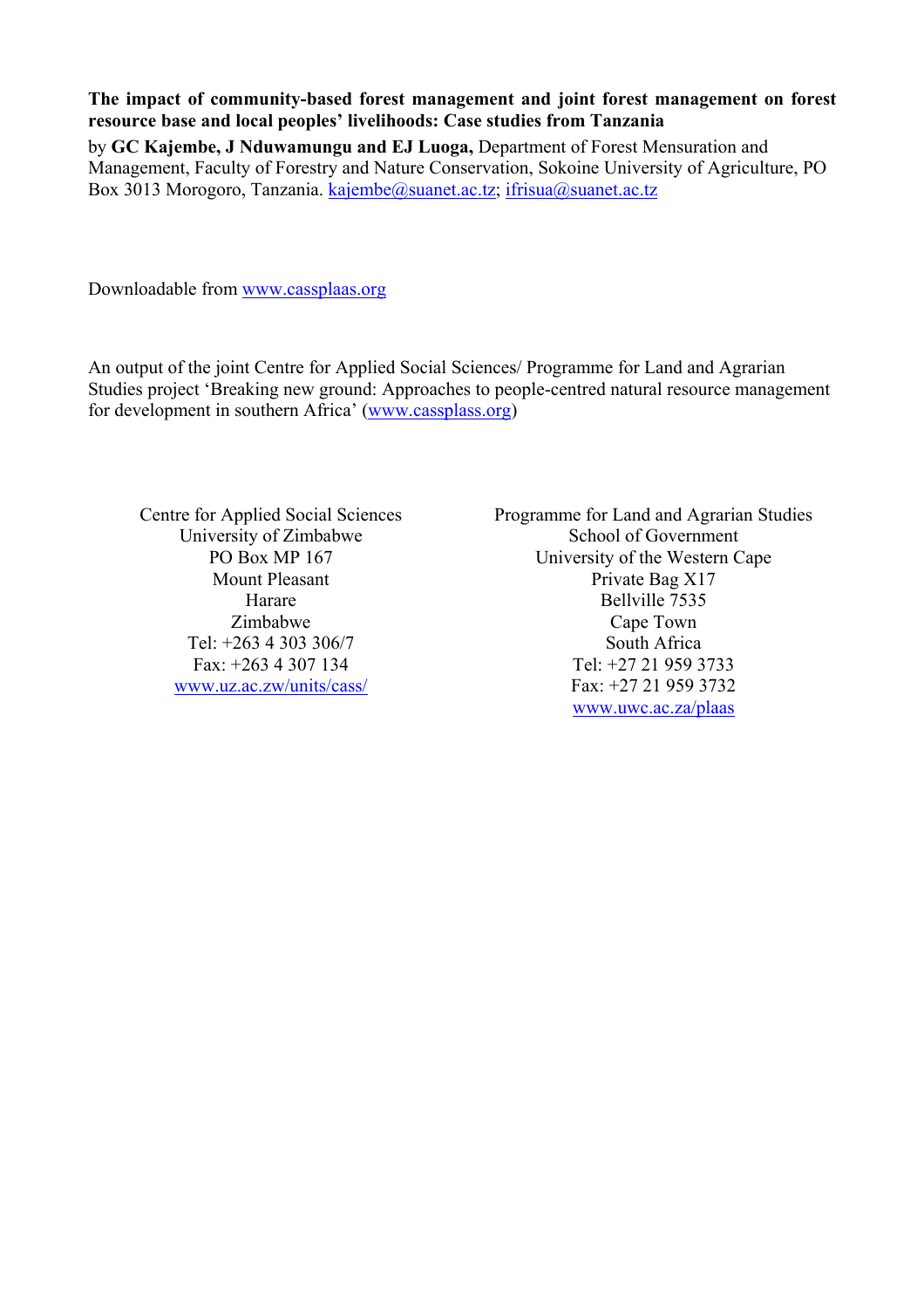#### <span id="page-3-0"></span>*Contents*

| 1                       |  |
|-------------------------|--|
|                         |  |
|                         |  |
| $\mathbf{2}$            |  |
|                         |  |
|                         |  |
|                         |  |
|                         |  |
| 3                       |  |
|                         |  |
|                         |  |
|                         |  |
|                         |  |
|                         |  |
|                         |  |
|                         |  |
|                         |  |
|                         |  |
|                         |  |
|                         |  |
|                         |  |
| $\overline{\mathbf{4}}$ |  |
|                         |  |

#### *Figures and tables*

| FIGURE 2: VOLUME $(M^3)$ AND BASAL AREA $(M^2)$ PER HECTARE DISTRIBUTION AT DURU-HAITEMBA VILLAGE FOREST       |  |
|----------------------------------------------------------------------------------------------------------------|--|
|                                                                                                                |  |
|                                                                                                                |  |
| FIGURE 4: DISTRIBUTION OF STEMS/HA BY DIAMETER CLASSES IN YEAR 2000 AND 2003 IN KWIZU FOREST RESERVE,          |  |
|                                                                                                                |  |
| FIGURE 5: DISTRIBUTION OF BASAL AREA $(M^2/HA)$ (SAME TREND AS WOOD VOLUME $(M^3)/HA$ ) BY DIAMETER CLASSES IN |  |
|                                                                                                                |  |
| TABLE 1: STAND CROP PARAMETERS FOR DURU HAITEMBA VILLAGE FOREST RESERVES IN 20037                              |  |
| TABLE 2: COMPARISON OF STAND PARAMETERS BY VEGETATION TYPE IN YEARS 2000 AND 2003 IN KWIZU FOREST              |  |
|                                                                                                                |  |
| TABLE 3: COMPARISON OF STOCKING PARAMETERS BY SPECIES IN YEARS 2000 AND 2003 FOR THE TEN MOST DOMINANT         |  |
|                                                                                                                |  |

### *Abbreviations and acronyms*

| <b>ANR</b>  | Amani Nature Reserve              |
|-------------|-----------------------------------|
| <b>CBFM</b> | community based forest management |
| <b>DBH</b>  | diameter at breast height         |
| <b>JFM</b>  | joint forest management           |
| <b>PRA</b>  | Participatory Rural Appraisal     |
| <b>VFC</b>  | village forest committee          |
|             |                                   |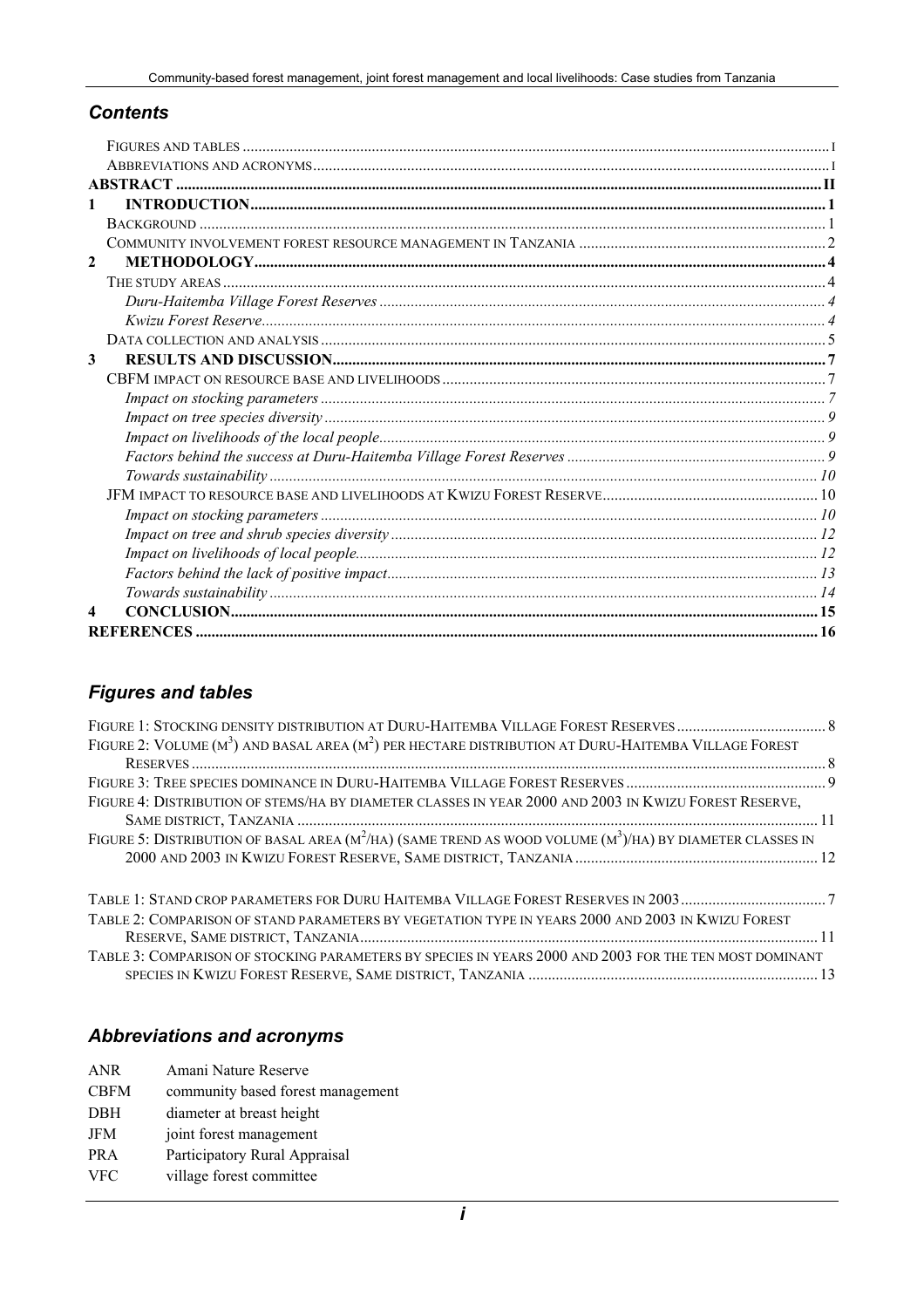### <span id="page-4-0"></span>**Abstract**

In recent years, there has been a move in eastern and southern African countries from centralised and state-driven management of natural resources towards decentralised and people-centred based regimes. In Tanzania, the inception of the 1998 national forest policy has led to institutionalisation of community-based forest management (CBFM) and joint forest management (JFM). A number of years later, it is worth assessing the impact of this policy on the resource base and people's livelihoods. This paper uses two case studies of forest reserves under participatory forest management to explore this issue. Secondary data was gathered from various studies conducted in those two forest reserves. In addition to the analysis carried out by the various authors, further analysis involving content and structural analysis and synthesis of documented information was done. The results of the study revealed that CBFM at Duru-Haitemba had a positive impact on the resource base and people's livelihoods – the forest is healthier than before and people are satisfied with the products they collect from the forests. On the other hand, the impact of JFM at Kwizu Forest Reserve has not yet produced desirable results since illegal activities are still rampant and, apparently, forest exploitation has increased instead of decreasing. The reasons behind the success at Duru-Haitemba and relative failure at Kwizu are varied, but are most probably linked to ownership of resources and law enforcement. Clear definition of rights, returns and responsibilities and adequate incentives are important for sustainability of people-centred management of natural resources.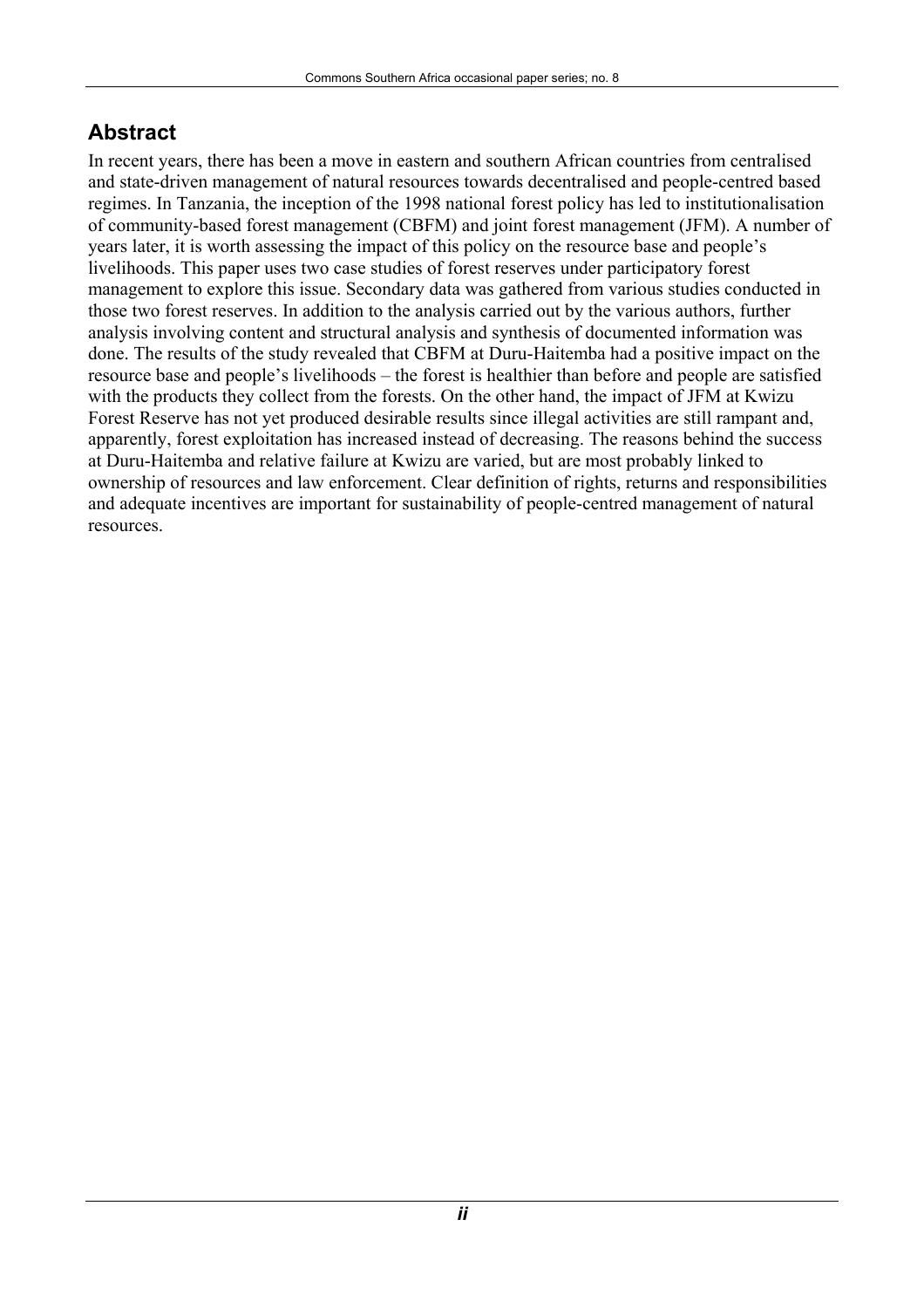### <span id="page-5-0"></span>**1 Introduction**

### *Background*

Prior to colonialism, traditional land use was in harmony with the environment, because over the centuries societies had developed their own social customs and regulations, which ensured sustainable use of land-based natural resources from one generation to the next. Individual land use practices were governed by customs and regulations in such a manner that they were considered socially acceptable (Kowero 1990). Local communities relied on natural resources around them and thus exploited them with restraint (Western & Wright 1994).

During the colonial era, natural resources conservation policies were introduced, which meant taking large tracts of land away from rural people for the establishment of protected areas and removing their jurisdiction over the land (Murphree 2000). Thus protected areas were established at the expense of local people and often deprived them of their traditional economic livelihoods. As a result, local people considered protected or reserved areas as constraints to their livelihoods. Since it was not possible to create rigid separation between land used by local people to obtain natural resource products and those designated by governments as protected areas, encroachment, poaching, and degradation were inevitable (Primack 2002).

Unfortunately after political independence most governments in Africa embraced and continued colonial biodiversity protection policies. Due to poor outcomes associated with government-centred policies, many conservation policies in Africa failed because traditional local authorities that once controlled these resources have been disenfranchised (Agrawal & Clark 2001). Local people's cultural and socio-economic values regarding the natural resources around them were ignored in most state-centred management activities. According to Agrawal and Clark (2001), if local communities were effectively involved in conservation, the benefits they would receive would create incentive for them to become good stewards of natural resources. On the other hand, if communities are not involved in active management of natural resources it is likely that they will harvest resources at an unsustainable rate.

In this regard, effective decentralisation and devolution of power and control over resources from the centralised state to local communities has become a pressing policy issue throughout the world today (Brown 1999). The involvement of local communities in the management of forest resources can take several forms, depending upon the environment and the degree of involvement. According to Alden Wily (2002), depending upon what is actually agreed in terms of management agreements or contracts between the government and the community, with over-simplification participatory forest management in Africa may broadly assume the following typologies:

- *consultation* where community roles are limited to simple consultation (such as expressed in the forest-farmer commissions in Ivory Coast or the forest committees in Ghana)
- *co-operant management* where the community is assigned more responsibilities, but its roles and powers are limited (for example, Zimbabwe, Zambia and Benin)
- *contractual partnership* where community roles are more substantial but still inequitable (for example, Cameroon, Ethiopia, Nigeria, Madagascar, Sudan, Niger, Mali and Guinea Conakry)
- *consigned management or joint forest management* where the community has all operational powers apart from ultimate authority (such as is being promoted in the Gambia and Tanzania in national forest reserves)
- *community-based forest management* where jurisdiction is fully devolved to the community and sometimes includes ownership of the estate (such as is found in the Gambia, Malawi, Tanzania, Zanzibar, Lesotho, Namibia, South Africa and Uganda).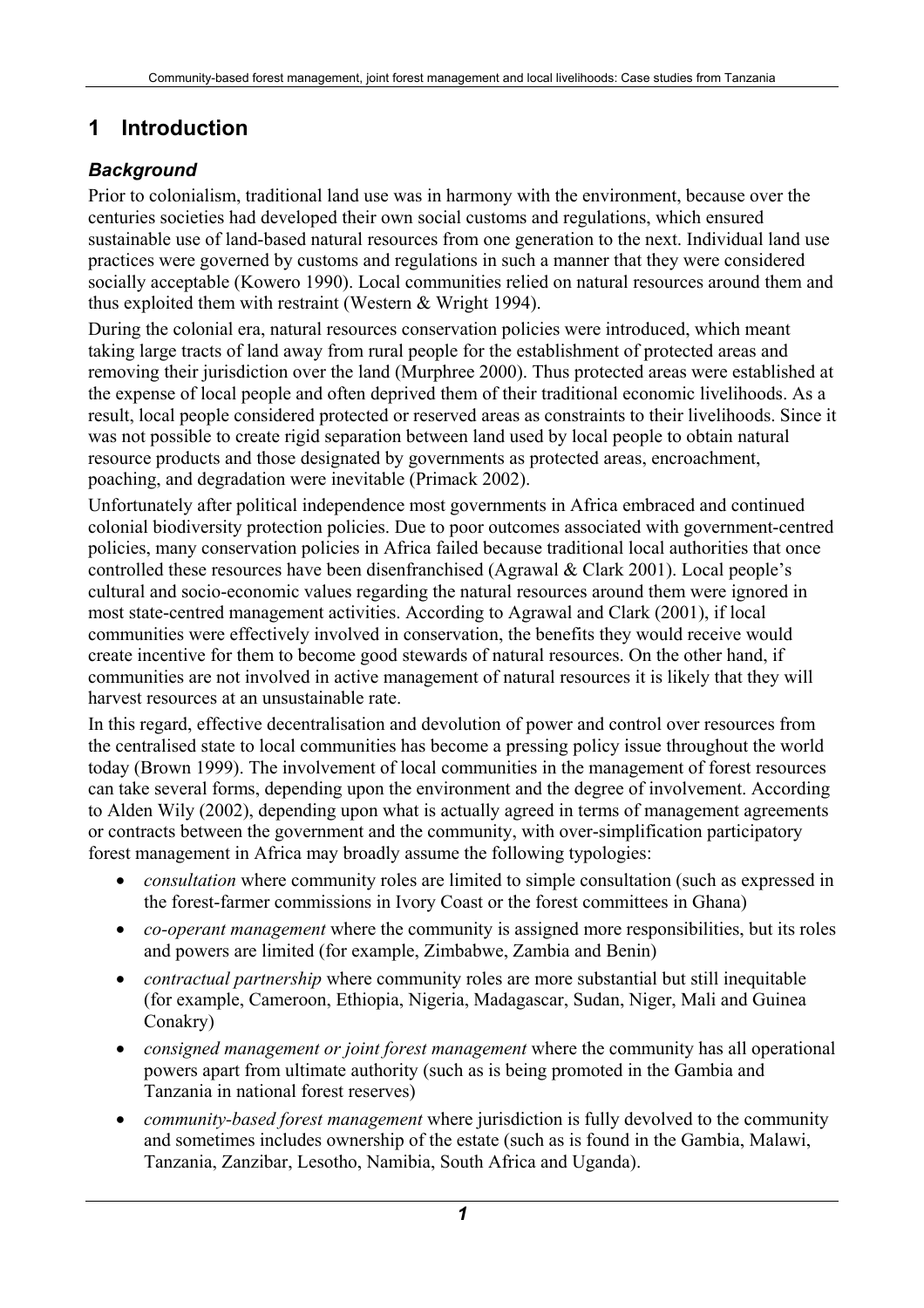<span id="page-6-0"></span>There is need to evaluate the impact of these forms of collaborative forest management on resource base and people's livelihoods and to analyse critically the reasons for success or failure so as to design appropriate ways forward for ensuring sustainable management of forest resources.

#### *Community involvement forest resource management in Tanzania*

During the last decade, Tanzania, like many other eastern and southern African countries, has experienced a number of policy reforms. Most of these reforms were geared towards devolving common pool resources management from the state to lower levels (Alden Wily & Mbaya 2001). More specifically, these policies underlined the need for community participation and empowerment in the management of natural resources in order to achieve sustainable development (Mniwasa & Shauri 2001).

While the importance of community forestry was recognised early in the 1980s (Kajembe 1994), it was not until the mid-1990s that CBFM started making news in Tanzania, particularly with the success stories from Duru-Haitemba Village Forest Reserves. Before the inception of the national forest policy of 1998 (URT 1998), the management of forests in Tanzania was the full responsibility of the government and much of the attention on reforming forest management focused on increasing powers and responsibilities on the government. The focus on management of forest resources by communities or managing them as common property had rarely been considered seriously (WRM 2002). In general, people around forestlands perceived them as government property and as such, they had no say on their management. Generally, this situation has been at the root of most misuses of forests on general lands and illegal activities in reserved forests.

In Tanzania, there are several reasons for the paradigm shift to people-centred forest management to effectively manage protected areas. Kajembe and Kessy (2000) outlined a number of reasons behind this shift, including the failure of the state agencies to manage protected areas effectively; the potential for cost-effective local management of forests; relevance of local knowledge of ecological dynamics to proper management; increased motivation for local communities to conserve forests following recognition of their critical role in the management, eventual increase in tangible benefits from the forest (economic incentives) and sense of ownership regained over their forest resources (empowerment); and the fact that foresters in recent years have begun to question whether the 'policing model' of forest management is the right way forward. Kajembe and Mgoo (1999) highlighted an additional reason for looking for an alternative model of managing forest resources. In the wake of declining budgets and the retrenchment of workers following the structural adjustment programmes of the 1980s and 1990s, government capacity to protect forests based on the policing model of management has progressively deteriorated and hence there was a need for change in forest management policy.

Making the people living adjacent to forests the guardians of the forest resource in the neighbourhood appears to be the most viable, effective, cheaper and long-lasting way to manage natural forest resources (Kajembe et al. 2003). Under the right conditions, such as appropriate legal framework and incentive structures, these people are likely to become the most effective managers and this should be far more cost-effective. The burden of policing by the government should then fall away and the foresters should become technical advisers, not police.

In Tanzania, community involvement in forest management entails mainly two concepts, namely JFM and CBFM. In JFM, the government is the owner but shares duty and benefits with local communities, while in CBFM local communities are both owners and duty bearers (that is, owners, users and managers) (Alden Wily 1997).

Currently, a number of government forest reserves have initiated participatory forest management and are at various stages in the process of implementing JFM. These reserves include, among others, Gologolo, Kipumbwi and Amani Nature Reserve in Tanga region, Udzungwa in Iringa region, Ufiome in Arusha region, Nkwenshoo in Kilimanjaro region, Kitulangh'alo in Morogoro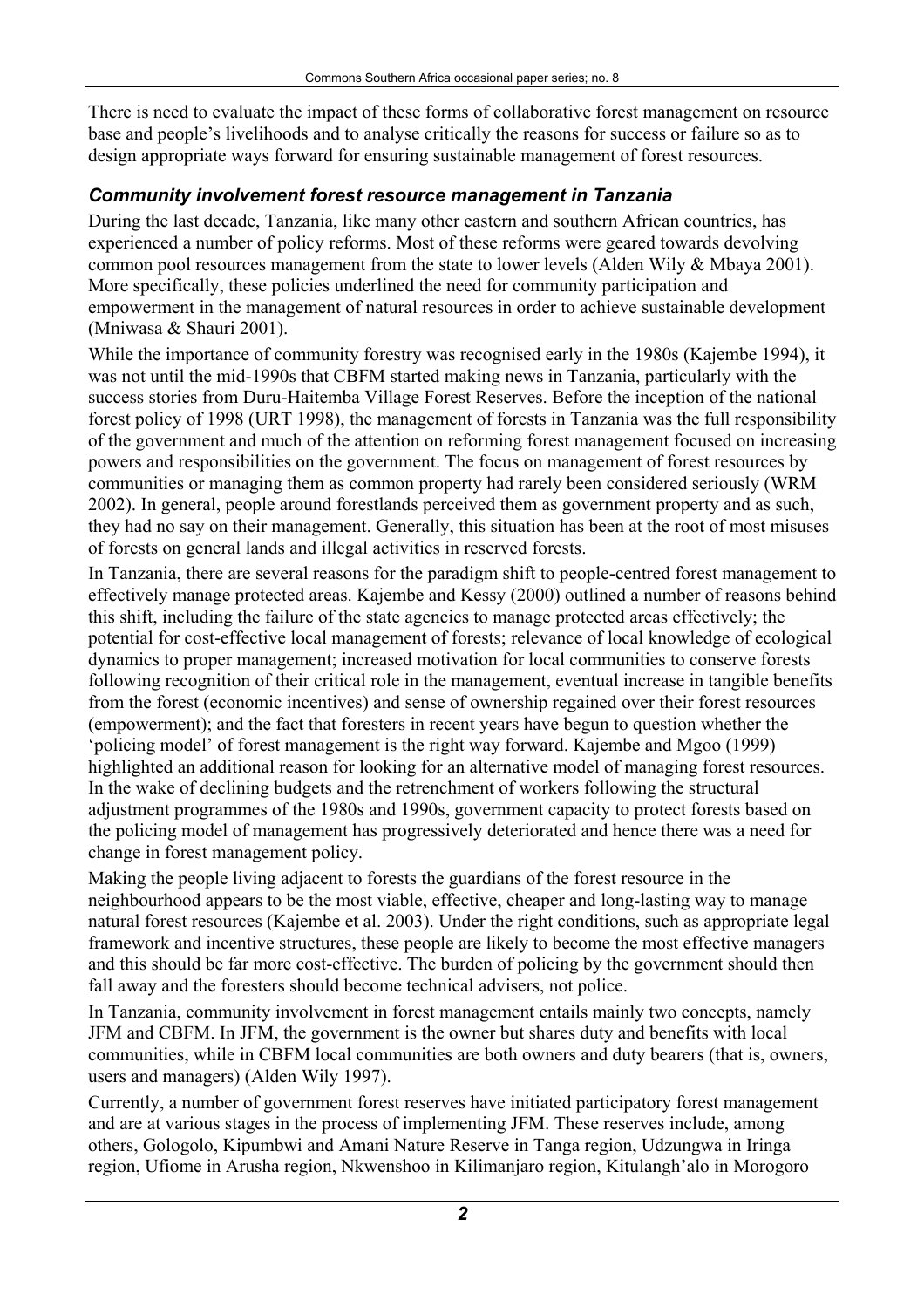region and Urumwa in Tabora region (Kajembe et al. 2004b). Examples of forests under CBFM include Duru-Haitemba in Manyara region, Mgori in Singida region and part of South Ruvu Forest Reserve in Coast region (Alden Wily & Mbaya 2001).

However, despite many efforts by governments and development organisations to establish and implement collaborative management, little is known about what has been achieved so far in terms of improving local people's welfare and the resource base condition (Adams & Hulme 2001). It is worth analysing and synthesising the impact of collaborative forest management on the resource base and on the livelihoods of local population in order to answer the questions: 'Has the implementation of people-centred forest management been a failure or a success thus far? Where and why?'

The main aim of this paper is to assess the impact of CBFM and JFM on forest resource base in selected case study forests in Tanzania. Specific objectives include:

- assessment of stocking parameters in the selected forests under both CBFM and JFM (one case for each type of management) before and after
- assessment of the factors that have contributed to successes and failures in CBFM and JFM implementation
- assessment of the impact of people-centred management on biodiversity and livelihoods
- recommendations on how to move forward with people-centred management options.

After the introduction, the paper discusses the methodologies for data collection in both case studies before presenting and discussing the results. The paper presents and discusses results case by case, examining first the impact of each type of management on the resource base and livelihoods, then the reasons for success or failure and lastly the way forward. The conclusion summarises relevant findings and practical implications.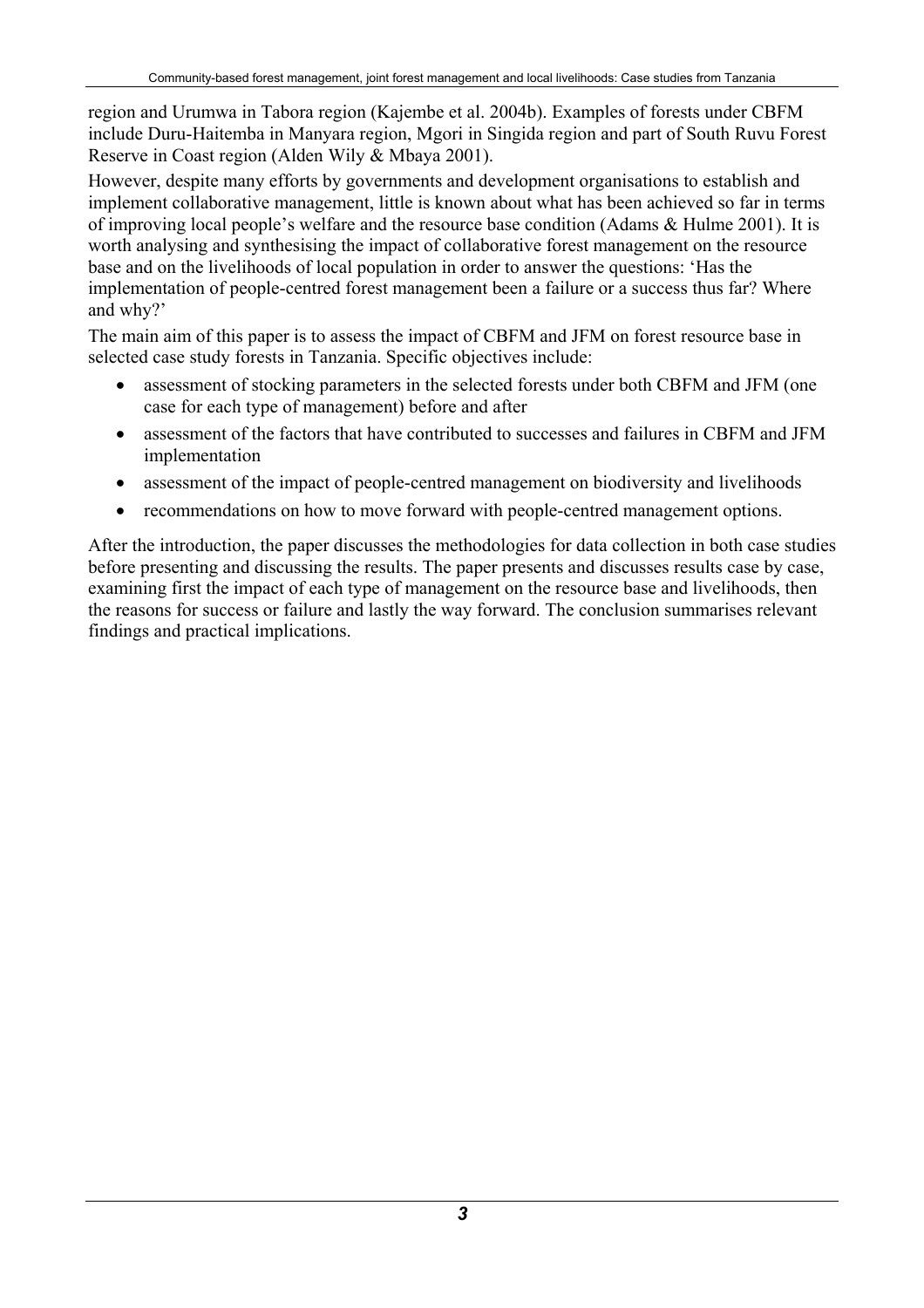### <span id="page-8-0"></span>**2 Methodology**

#### *The study areas*

#### **Duru-Haitemba Village Forest Reserves**

Duru-Haitemba Village Forest Reserves are under the management of the eight villages which surround them – namely Ayasanda, Riroda, Duru, Hoshan, Endanachan, Bubu, Gidas and Endagwe. They are located in Babati district (about 25km from Babati town), Manyara region. Babati town, which is the regional headquarters, is 167km from Arusha town in the northern part of Tanzania, and about 750km from Dar es Salaam. Rainfall in the area is characterised by bi-modal and irregular rains ranging from 300–1 200mm per year. Rains of short duration occur during October to January while there are rains of long duration from February to May. Duru-Haitemba forests are typical dry miombo woodlands. The dominant species are *Brachystegia microphylla* and *B. spiciformis* (Malimbwi 2003)*.*

The Duru-Haitemba Village Forest Reserves have a total area of 9 045ha and have been under CBFM schemes since 1994. For management purposes, each of the eight villages has its forest portion. These portions appear in patches and in most cases are not continuous. The forest distribution to villages is as follows: Ayasanda (550ha), Riroda (1 800ha), Duru (1 500ha), Hoshan (400ha), Endanachan (400ha), Bubu (2 300ha), Gidas (875ha) and Endagwe (1 220ha). The purpose of this distribution is to empower specific villages to formulate close forest resource use controls, monitoring and evaluation. The forest boundaries for each village are demarcated and shown by paint marks on trees or rocks (Malimbwi 2003). Although the forests have not yet been gazetted by the central government (the procedures are still in process), at the district level the forest is officially registered and recognised.

In each village, there is an established village forest committee (VFC), which is responsible for village forest management. The members of the VFC are selected from among the villagers with equal representation from each sub-village in each village. The VFC is thereafter recognised as forest manager, working under the supervision of the village government.

#### **Kwizu Forest Reserve**

Kwizu Forest Reserve is located in Same district, Kilimanjaro region, north-west Tanzania. The forest lies between  $37^{\circ}5' - 38^{\circ}00'$  latitude and  $4^{\circ}10' - 4^{\circ}25'$  longitude. The forest reserve is approximately 3 070ha, with distinct highland and lowland parts. The eastern part of the reserve is the highland with steep slopes and an altitude of about 1 300m above sea level. The vegetation in this part of the forest reserve is tropical montane forest with *Leptoncycia usambarensis, Nuxia floribunda, Teclea nobilis* and *Celtis gomphophylla* being the main species. As for the lowland, the area is flat at an average of 900m above sea level and dominated by grasslands and shrubs, with *Combretum exalatum, Commiphora campestris, Tamarindus indica, Acacia tortilis,* and *Chrysanthomoides monilifera* as the commonest species (Kajembe et al. 2004a).

The rainfall pattern is bimodal. Rainfall in the highlands is in the range 600–1 200mm per year, while in the lowland it is 350–600mm. Highland temperature is  $18^{\circ}C - 28^{\circ}C$  while in the lowland it falls between 24°C and 34°C. Three settlements were studied – namely Mtunguja, Kwizu and Mkonga-Iginyu villages. The predominant ethnic group in all the settlements is Pare. The people in the highlands are predominantly subsistence farmers cultivating mainly maize, banana and coffee, while those in lowland are predominantly pastoralists who keep cattle, goats and sheep.

As early as 1953, the central government had gazetted this forest for production purposes and put it under the management of the local government. The forest reserve was to supply timber, poles, firewood and other forest products through controlled harvesting. Forest officers working under local authority had the obligation of issuing licences for extraction of the forest products (Holmes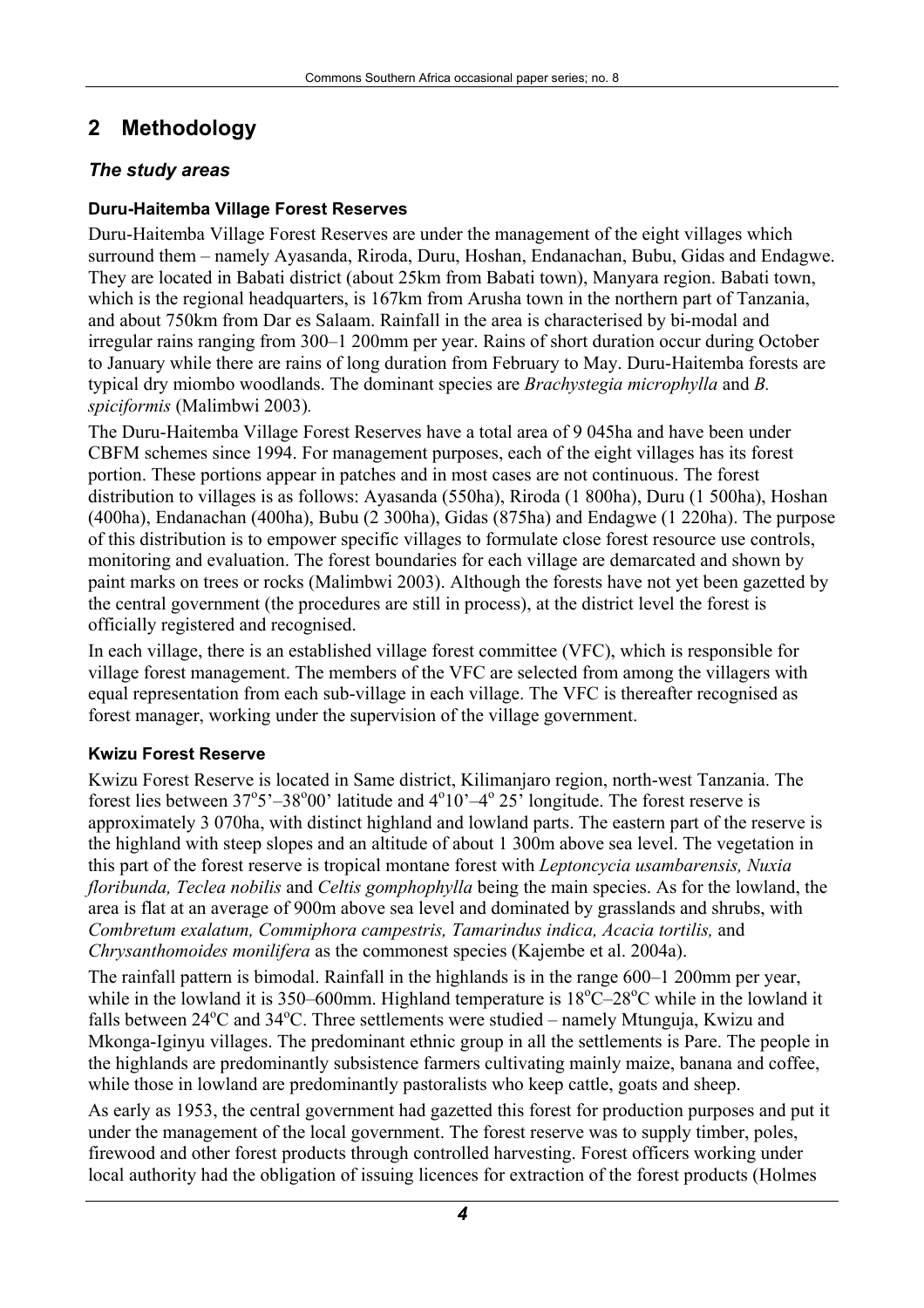<span id="page-9-0"></span>1995). It was unlawful for a person to harvest any product without a licence including the removal of dead fallen fuel for domestic use or drawing water for domestic purposes. However, a directive from the Ministry of Lands, Natural Resources and Tourism in 1992 banned all types of harvesting in catchment forests, including Kwizu Forest Reserve. With the inception of the 1998 forest policy, a JFM scheme was initiated in Kwizu Forest Reserve through the establishment of village environmental committees, which was to be followed later by the enactment of by-laws regulating JFM.

#### *Data collection and analysis*

At Duru-Haitemba, the forest inventory carried out by Malimbwi (2003) used a sampling intensity of 0.1%. A total of 110 sample plots of 0.07ha each were established temporarily throughout the forest. The plots were allocated for each village forest based on the proportion of the forested village area to the total forest area. The plot layout in each forest was systematic. In each forest, a transect was established in vegetation types that showed distinct differences, and plots laid out at convenient distances depending on the size of the forest. The sample plot comprised four areas of measurement. In the innermost sub-plot with 2m radius, all types of plants including trees, shrubs, herbs and grasses were identified and recorded. Within the 5m radius subplot, shrubs and saplings with diameter at breast height (DBH) of less than 5cm were identified and recorded. In the middle and outer subplots, with radii of 10m and 15m respectively, trees with DBH greater than 10cm and 20cm respectively were identified and measured for DBH and total height of sample tree (a tree nearest to the plot centre). Furthermore, the species name (vernacular and botanical) were recorded along with the number of stems.

Before computation of various stand parameters, a checklist of tree and shrub species was prepared for the entire forest. Botanical names were matched with the local names and arranged alphabetically. Each tree was then given a code number for subsequent calculations. Since only sample trees were measured for total height, a height/diameter relationship was established and the equation was used to estimate the height of trees that were measured for DBH only. The equation was:

#### $Ht = Exp (0.58048 + 0.602965 \times Ln (DBH))$  $(R^2 = 83, SE = 1.32, N = 132)$

Where Ht is total tree height in meters; DBH is tree diameter at breast height; Ln is the natural logarithm;  $R^2$  is the coefficient of determination, SE is the standard error of estimate and N is the number of observations

Basic stand parameters including stand density in terms of number of stems per ha (N), basal area  $(G, m^2/ha)$  and volume  $(V, m^3/ha)$  were calculated using standard mensuration formulae. Single tree volumes were estimated using the equation developed by Malimbwi et al. (1994):

 $V_i = 0.0001 d_i^{2.032} h_i^{0.66}$ 

Where  $V_i$  is the volume (m<sup>3</sup>) of the *i*<sup>th</sup> tree with DBH  $d_i$  (cm) and total height,  $h_i$  (m).

Furthermore, all computed parameters were clustered into eight size classes as follows:

| <b>Size class</b> | <b>DBH</b> range (cm) |
|-------------------|-----------------------|
| 1                 | $1 - 10$              |
| 2                 | $11 - 20$             |
| 3                 | $21 - 30$             |
| 4                 | $31 - 40$             |
| 5                 | $41 - 50$             |
| 6                 | $51 - 60$             |
| 7                 | $61 - 70$             |
|                   | >70                   |
|                   |                       |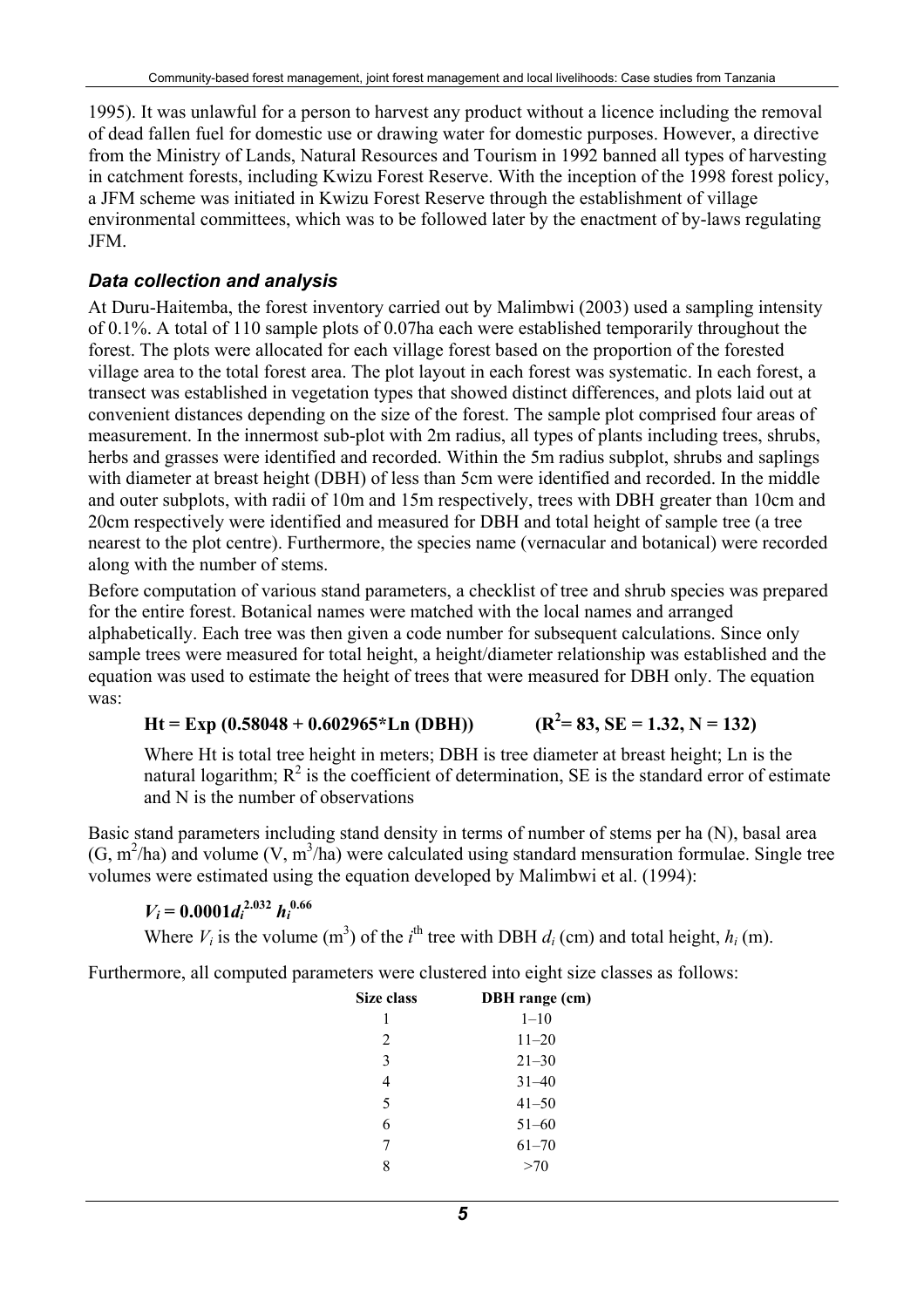Herbs and grasses were not analysed quantitatively in this study. However, the information on presence or absence of herbs and grasses and their different types or species has served as a basis for assessing qualitatively the extent of soil and land degradation under the forest.

Socio-economic data was obtained from the studies by Otieno (2000) and Kajembe et al. (2003) which used Participatory Rural Appraisal (PRA) techniques. The PRA group included elders, middle-aged, youth and village government leaders. Methods used in the PRA include, among others, participatory mapping and modelling, historical trends, chapati (or Venn) diagrams for institutional analysis, direct matrix and pair wise ranking and scoring for problem analysis. Checklists were used to collect information from key informants including village leaders, village elders (men and women), village executive officers and village environmental committee members. Data collected through PRA techniques were analysed with the help of the local communities in the PRA groups. Other data were analysed through content and structural-functional analyses.

At Kwizu Forest Reserve, most of the data was collected by the Tanzania Collaborative Research Centre (CRC-TZ) which is part of the International Forestry Resources and Institutions research programme. The data falls into two parts in accordance with International Forestry Resources and Institutions protocols (Ostrom 1998). One part includes data about social attributes while the other comprises of data about forest attributes. Data collection took place during two field visits in July 2000 and July 2003.

Data on socio-economic attributes was collected using PRA methodologies, group discussions and individual interviews with local officials. The local officials interviewed included a forester in charge of the forest reserve and three leaders of non-harvesting organisations. Secondary data was obtained at the village and district level offices.

During forest inventory, the forest reserve was stratified – 15 plots were located in the montane vegetation and 15 plots in the lowland forest. The team applied both systematic and random sampling designs. Starting with a randomly selected plot, the remaining plots were systematically selected, but randomly numbered. After selecting the first plot the location of all other plots in the forest was selected by walking 50m along the transect and turning 90º either right or left, at which point the plot was located 15m from the transect. The directions were alternated after each plot. Once the centre of a plot was located, three concentric circles were marked. In the 1m radius subplot, data was collected on all herbaceous ground cover and seedlings with a diameter of less than 2.5cm. In the middle circle (3m radius) all shrubs and trees were identified, their DBH measured and their heights estimated. Within the 10m radius, only trees with DBH greater than 10cm were measured.

Since the forest was first visited in 2000, the collection of socio-economic and forest data on the 2003 revisit allowed both qualitative and quantitative comparison of management impacts for the three-year period. Qualitative data of 2000 and 2003 was analysed by content analysis, while the quantitative socio-economic data was analysed by descriptive statistical methods (means, standard errors and so forth) and cross tabulation (contingency tables). PRA data was analysed with the help of the local people. From the forest inventory data, stand parameters (density, basal area and volume per ha) were estimated and compared for 2000 and 2003 using cross tabulation. A student ttest was used to compare the basal areas and the density of saplings and mature trees.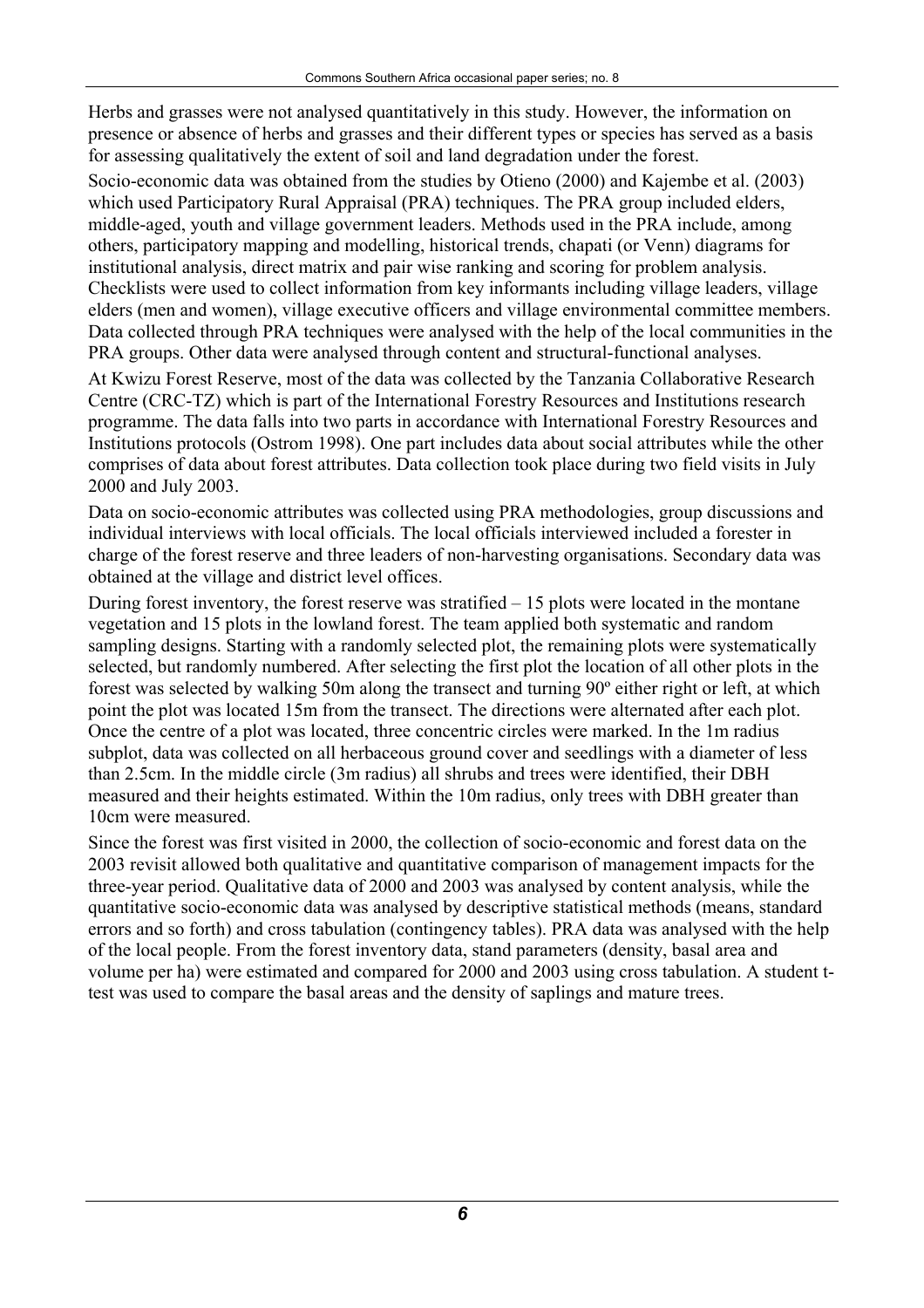### <span id="page-11-0"></span>**3 Results and discussion**

#### *CBFM impact on resource base and livelihoods*

#### **Impact on stocking parameters**

Duru-Haitemba Village Forest Reserves are essentially made up of eight village forest units as each village has its own portion. Each forest unit has its own characteristics (Malimbwi 2003). However, in most cases, each village forest reserve contains patches of forests indicating various stages of development particularly before and after 1994. For example, there are two distinct patches of forests in Ayasanda Village Forest Reserve. The one closer to the village centre is a regeneration of about nine years since the forest came under village management. Before that, the area was almost bare. The other patch is almost intact, perhaps mature miombo woodland, dominated by *Brachystegia microphylla*. At Hoshan village, there are three patches of forest: the Hiyang 'A' patch frequently interrupted by farms that were present before the demarcation of the forest; the Hiyang 'B' patch dominated by abundant regeneration of about ten years of mostly *B. microphylla*; and the Homum patch which seems to be degraded due to overgrazing.

In general, all eight village forest reserves are well protected since there is little or no disturbance in terms of cutting for fuelwood and building poles. However, there was evidence of footpaths throughout the area, indicating frequent visits by villagers, probably, among other reasons, to collect herbal medicine. Few trees have been debarked (most likely in order to dry and be collected later as firewood). Others could have been debarked to get materials for beehives and for medicinal purposes.

Moreover, the intensive grazing has rendered the forest floor open in many places (Malimbwi 2003). Standing crop parameters for Duru Haitemba Village Forest Reserves by village are summarised in Table 1.

|                                                                    | Forest  | <b>Saplings</b>   |          |                                 |                      |                |                  |
|--------------------------------------------------------------------|---------|-------------------|----------|---------------------------------|----------------------|----------------|------------------|
| No. of<br>No. per<br>area<br><b>Village</b><br>(ha)<br>plots<br>ha |         | No. of<br>species | Stems/ha | <b>Basal</b> area<br>$(m^2/ha)$ | Volume<br>$(m^3/ha)$ |                |                  |
| Ayasanda                                                           | 550     | 8                 | 7962     | 12                              | $1987 + 558$         | $14.60 + 1.30$ | $116.60 + 9.00$  |
| Riroda                                                             | 1 800   | 20                | 14 45 1  | 26                              | $2458 + 283$         | $10.99 + 0.99$ | $79.86 + 9.91$   |
| Duru                                                               | 1500    | 16                | 15 9 24  | 21                              | $2132 + 379$         | $12.20 + 1.50$ | $90.50 + 14.20$  |
| Hoshan                                                             | 400     | 6                 | 6 1 0 4  | 15                              | $1942 + 500$         | $12.36 + 1.70$ | $112.60 + 23.82$ |
| Endanachan                                                         | 400     | 6                 | 2 2 5 6  | 11                              | $1752 + 274$         | $12.84 + 1.06$ | $86.47 + 7.89$   |
| Bubu                                                               | 2 3 0 0 | 28                | 13 9 35  | 29                              | $2017 + 258$         | $11.13 + 0.70$ | $82.00 \pm 6.80$ |
| Gidas                                                              | 875     | 10                | 14 45 1  | 21                              | $1358 + 215$         | $10.96 + 1.45$ | $88.30 + 16.30$  |
| Endagwe                                                            | 1 2 2 0 | 16                | 12 092   | 22                              | $2257 + 305$         | $14.20 + 1.20$ | $122.20 + 13.40$ |
| Average                                                            |         |                   | 10897    | <b>20</b>                       | $1988 + 347$         | $12.41 + 1.24$ | $97.32 + 12.67$  |

**Table 1: Stand crop parameters for Duru Haitemba Village Forest Reserves in 2003** 

Source: Synthesised from Malimbwi 2003

The average number of stems was  $1988 \pm 347$  per hectare (Table 1). The distribution of stem numbers per hectare exhibits high number of regeneration of below 10cm DBH (Figure 1). This is an indication of presence of good regeneration but also of the status of a young stand.

The average volume and basal area were  $97.32 \pm 12.67 \text{m}^3/\text{ha}$  and  $12.41 \pm 1.24 \text{m}^2/\text{ha}$ . The forest appears to have two distinct canopy strata – the upper canopy is dominated by *Brachystegia spp.* reaching height of about 26m and a lower canopy is occupied by most species with average height of 7m (Figure 2). The two strata can easily be distinguished in the forest, which explains the bimodal distribution shown in Figure 2.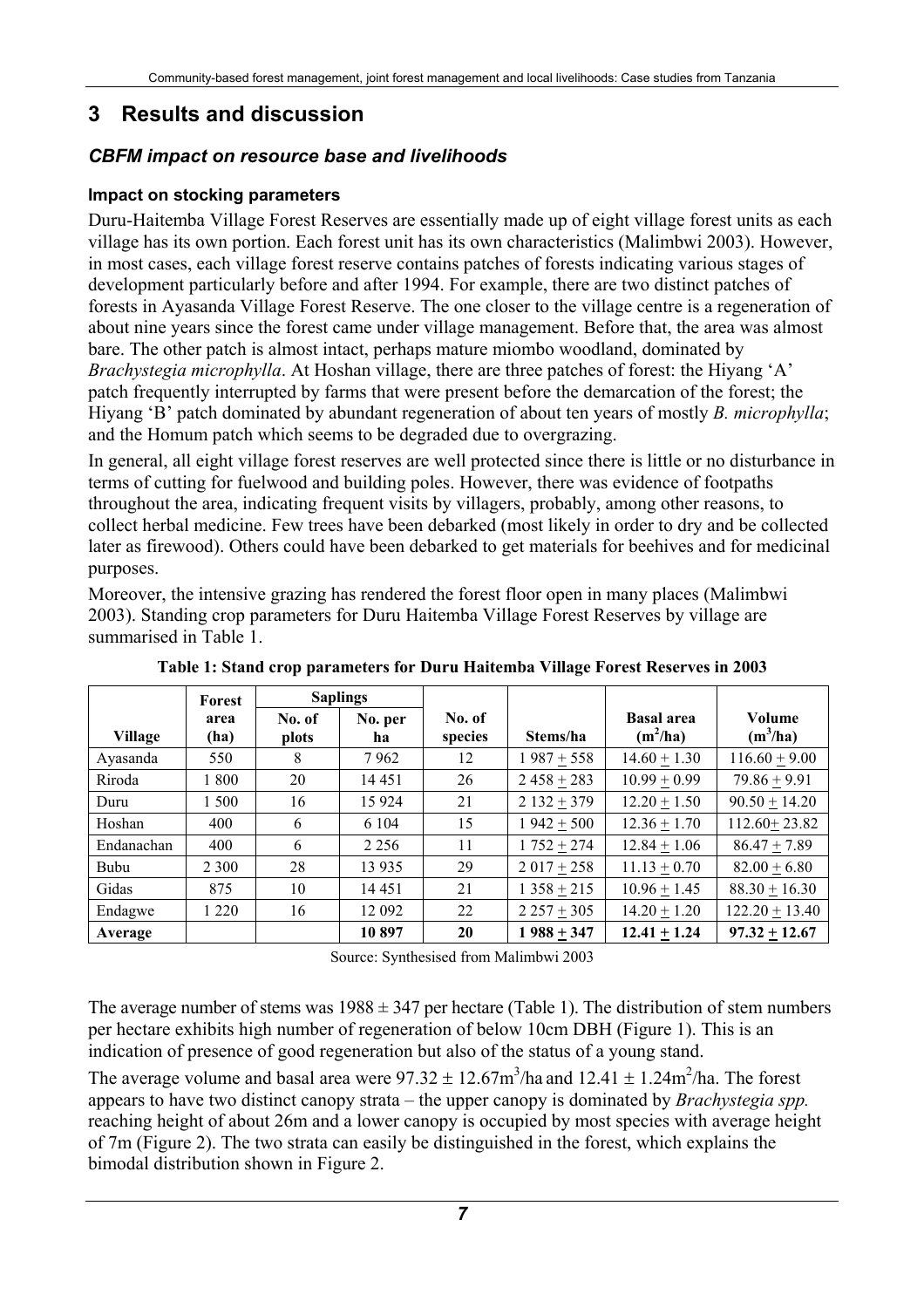<span id="page-12-0"></span>**Figure 1: Stocking density distribution at Duru-Haitemba Village Forest Reserves** 



*Source: Synthesised from Malimbwi (2003)*

#### Figure 2: Volume (m<sup>3</sup>) and basal area (m<sup>2</sup>) per hectare distribution at Duru-Haitemba Village Forest **Reserves**



*Source: Synthesised from Malimbwi (2003)*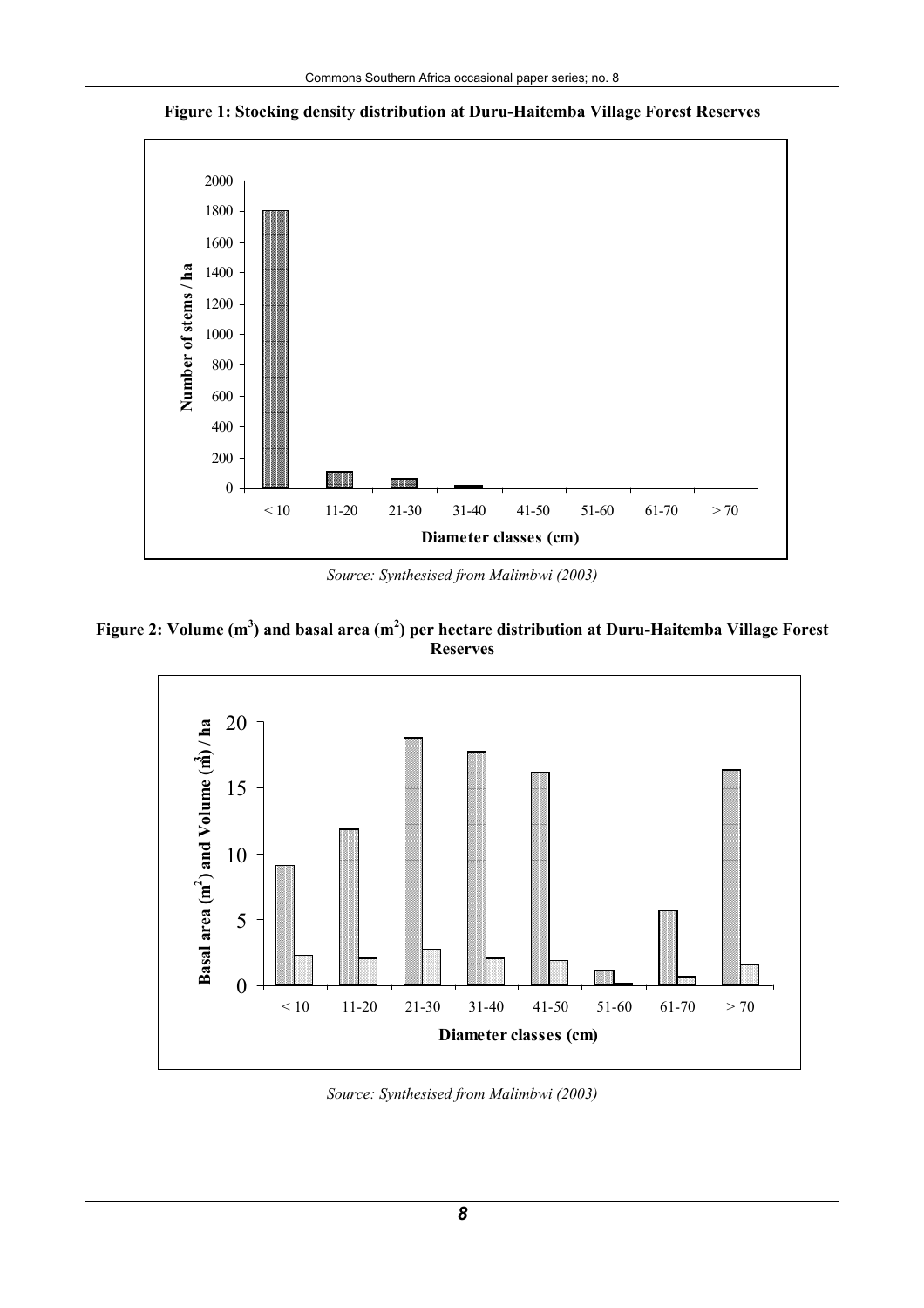#### <span id="page-13-0"></span>**Impact on tree species diversity**

Apparently, the forest is over-dominated by *Brachystegia microphylla* species in terms of volume per ha (Figure 3). The other dominant species was *B. spiciformis,* which makes Duru-Haitemba typical miombo woodland. The dominant species, *Brachystegia microphylla,* had the most abundant regenerants throughout Duru-Haitemba Village Forest Reserves. An average of 10 897 saplings per hectare were encountered from an average of 20 different tree species in the sample plots surveyed per village forest.





*Source: Synthesised from Malimbwi (2003)* 

#### **Impact on livelihoods of the local people**

Local communities living adjacent to the forest derive a number of benefits from the forest. Most destructive uses that lead to the removal of considerable amount of wood biomass from the forest – such as timber, charcoal and building poles extraction – require licences. Harvesting for lumbering and building poles is allowed for trees that have started to dry up. A stumpage of Tshs. 3000/= (about US\$3) is paid for a tree. A villager would qualify to buy poles if his or her building is at roofing stage (Malimbwi 2003).

However, there are a number of non-timber forest products extracted freely from the forest. For example, during fieldwork, a beehive was noted in almost every plot (Malimbwi 2003). Kajembe and Kessy (2000) recommended beekeeping as an environmentally friendly income-generating activity that should be promoted in participatory forest management. Grazing is also allowed during the period 1 June–31 December. Grazing may also serve as fire control activity since it reduces fuel load. Firewood collection is normally allowed in the forest as long as the wood is dry. During the survey, no dry wood (standing or fallen) was observed. This is probably an indication of the intensity of firewood collection in the forest (Malimbwi 2003). Other non-timber products that are collected in small quantities from the forest include local medicines, ropes, fruits (for example, *Vangueria infausta, Flacourtia indica*), mushrooms and stones (Malimbwi 2003; Otieno 2000).

#### **Factors behind the success at Duru-Haitemba Village Forest Reserves**

Duru-Haitemba forests were reserved as village forest reserves in 1994. This came about as a result of the discontent of local communities at the way the remaining tracts of miombo woodlands were managed by the government. The condition of the woodlands had been progressively degrading due to farming encroachment, grazing, hunting and charcoal burning by local dwellers, and timber extraction by outsiders. The Duru-Haitemba forests had been targeted for gazetting as local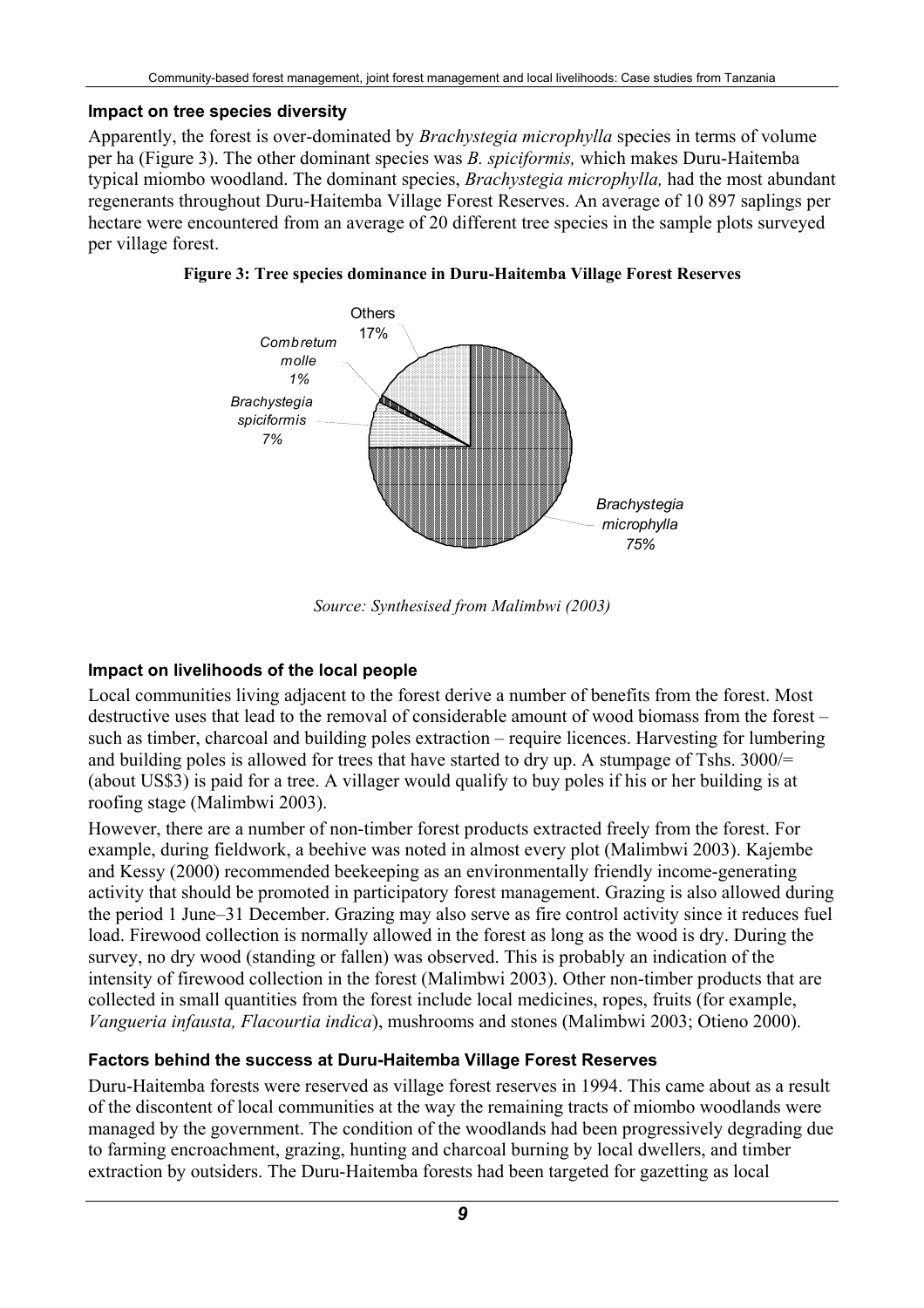<span id="page-14-0"></span>government forest reserve in 1990/1991. However, the programme caused discontent among local people. The process – and the attempt to withdraw the forest from the public domain and put it in the hands of government – was definitely the catalyst for both local concern and the ultimate decision to find a more acceptable and more workable management regime (Alden Wily 1997). After a long process of dialogue, the situation was resolved through the decision to abandon gazetting in favour of allowing and assisting each of the eight surrounding villages to take full rights and responsibility for conservation of the woodlands. Alden Wily (1997) explains that this launched a very dynamic process by villagers involving drawing of simple management plans, which were later rephrased and approved as by-laws by district authorities, setting up of VFCs and selection of village forest guards. The assistance from local foresters and other outside advisers in the whole process was limited to what was needed on an *ad hoc* basis, for example in the cases of legal matters and resolution of inter-village boundary disputes. In short, the Duru-Haitemba model was locally initiated, without outside pressures or the use of blueprint schemes. For Alden Wily (1997), the main role of the government has been 'to let it go'.

Kajembe et al. (2003) outlined the following further factors that were likely to have contributed to the success at Duru-Haitemba. Firstly, each village has clearly defined and hence secure boundaries. Secondly, village governments have worked out rules that clearly define appropriation and provision, and which have facilitated protection and management of the village forest reserves. Thirdly, there is good collective choice of VFCs, which are comprised largely of ordinary villagers. Fourthly, locally-instituted conflict resolution mechanisms are respected by villagers. Fifthly, there are clearly defined resource property rights since each village has obtained its title deeds on its forest. Lastly, there is full empowerment – that is, the villagers have the right to devise their own institutions without being challenged by external government authorities.

#### **Towards sustainability**

CBFM has so far proved to be successful as demonstrated by the existence of a healthy forest with little disturbance. The local communities accrue some benefits from the forest as outlined above. However, in the long-run more tangible benefits are needed to attract villagers' full commitment to forest management (Kajembe et al. 2004b).

Controlled harvesting of mature timber species would be one way to improve motivation of villagers to manage the forests. Equitable distribution of revenues accruing from the forests should also be ensured, particularly the improvement of social services such as communication and health facilities. Beekeeping activities should also be promoted in line with market promotion for bee products. The possibilities of selling trapped carbon stocks to potential investors should also be explored (Kajembe & Kessy 2000).

### *JFM impact to resource base and livelihoods at Kwizu Forest Reserve*

### **Impact on stocking parameters**

The volume of wood in Kwizu Forest Reserve was estimated to be  $196.3 \pm 47.9$  (SE) m<sup>3</sup>/ha in 2003, which was lower than in 2000 (305  $\pm$  86.12 (SE) m<sup>3</sup>/ha). However this difference was not significant (P= 0.136) (Table 2). The basal area followed the same trend as that of volume in both strata (that is, montane forests and lowland woodland). The density of trees showed a contrary trend as the 2003 inventory revealed a density of  $972 \pm 196$  stems per ha as opposed to the 2000 results with  $262 \pm 58$  stems per ha. These results were significantly different (P=0.01) (Table 2). The stocking analysis by diameter classes showed a remarkable increase of stems from 2000 to 2003 in the  $1<sup>st</sup>$  diameter class comprising seedlings and saplings (Figure 4); in contrast the biggest diameter class showed a reversed trend of remarkable decrease of both the basal area and volume (Figure 5).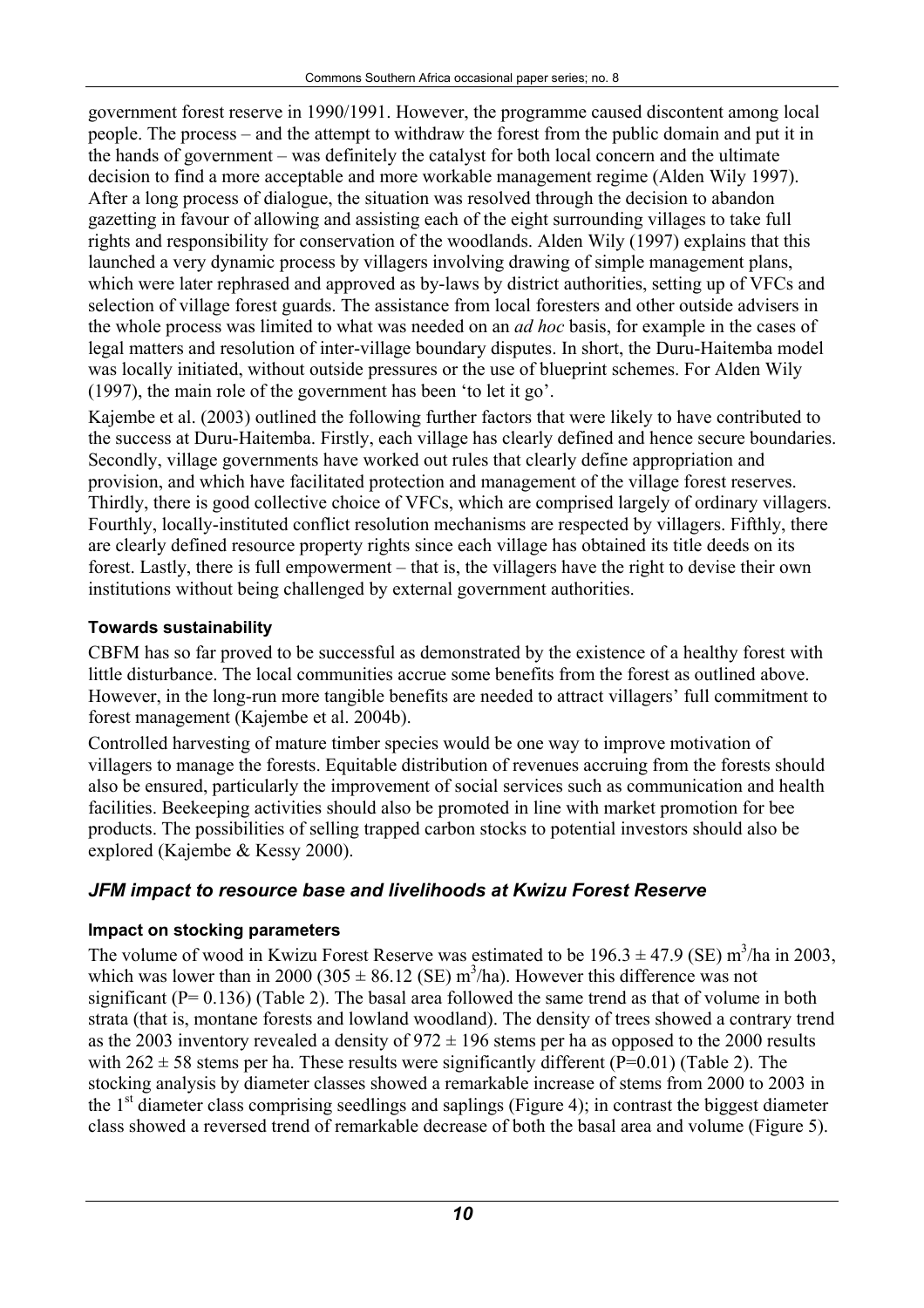| <b>Forest cover</b> | Stocking*           |                    | Years              | <b>T-value</b> | P-Value |  |
|---------------------|---------------------|--------------------|--------------------|----------------|---------|--|
|                     | <b>2000</b><br>2003 |                    |                    |                |         |  |
|                     | N                   | $471 \pm 88$       | $900 \pm 165$      | $-2.777$       | 0.005   |  |
| Montane forest      | G                   | $36.80 \pm 7.27$   | $29.36 \pm 5.30$   | 0.827          | 0.208   |  |
|                     | V                   | $552.19 \pm 7.54$  | $351.77 \pm 76.72$ | 1.205          | 0.119   |  |
|                     | N                   | $53 \pm 14$        | $954 \pm 364$      | $-2.471$       | 0.009   |  |
| Lowland woodland    | G                   | $5.23 \pm 1.38$    | $5.10 \pm 1.27$    | 0.073          | 0.471   |  |
|                     | V                   | $58.46 \pm 15.97$  | $40.85 \pm 12.34$  | 0.873          | 0.195   |  |
|                     | N                   | $262 \pm 58$       | $972 \pm 196$      | $-3.463$       | 0.010   |  |
| All reserve         | G                   | $21.02 \pm 4.67$   | $17.23 \pm 3.50$   | 0.649          | 0.259   |  |
|                     | V                   | $305.00 \pm 86.12$ | $196.31 \pm 47.86$ | 1.106          | 0.136   |  |

#### <span id="page-15-0"></span>**Table 2: Comparison of stand parameters by vegetation type in years 2000 and 2003 in Kwizu Forest Reserve, Same district, Tanzania**

 $* N = Density (stems/ha)$ ,  $G = Basal area (m<sup>2</sup>/ha) V = Volume (m<sup>3</sup>)$ 

*/ ha) Source: Kajembe et al. 2004a* 

#### **Figure 4: Distribution of stems/ha by diameter classes in year 2000 and 2003 in Kwizu Forest Reserve, Same district, Tanzania**

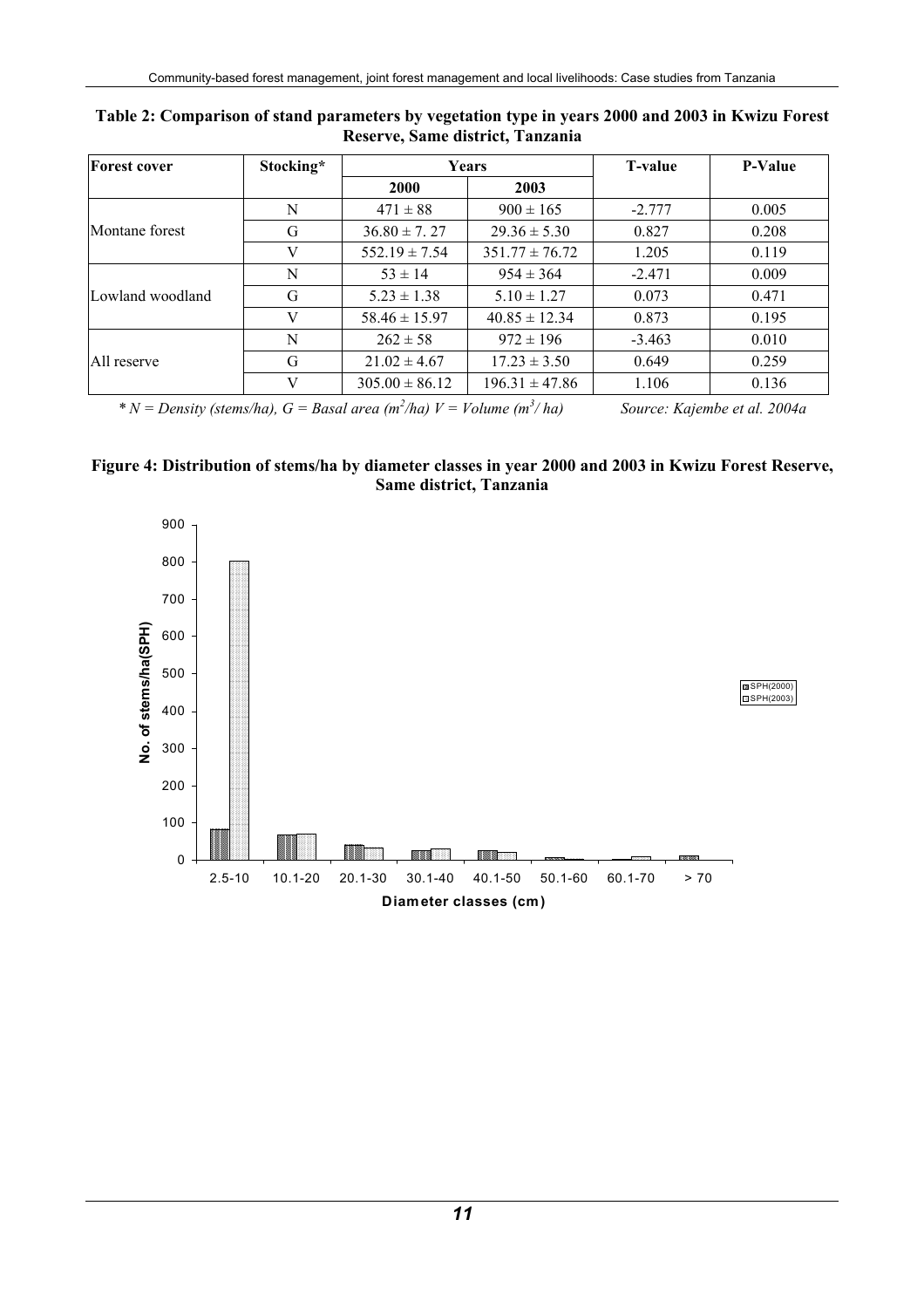<span id="page-16-0"></span>



#### **Impact on tree and shrub species diversity**

Comparison of stocking by species showed that of the ten most dominant species six species – *Albizia anthelmintica, Celtis gomphophylla, Cussonia spicata, Leptonychia usambarensis, Newtonia buchananii* and *Nuxia floribunda* – have decreased in terms of basal area and volume (Table 3). More than 50% of these species yield fine commercial timber and firewood. Due to decreased availability of preferred timber species, some local people were now utilising lesser known planted timber and even fruit tree species.

#### **Impact on livelihoods of local people**

The Kwizu Forest Reserve has been managed as stipulated in the old forest ordinance of 1957 and the new Forest Act of 2002 (URT 2002). Under the old ordinance, all authority with regards to management was vested on the Same District Council and the local people could harvest products only if they had a license from the district forest officer. However, as from 1992 harvesting of timber from all water catchment forests (Kwizu included) was banned. Unsurprisingly, both the 2000 and 2003 inventories have revealed that local people and outsiders do not always comply with the imposed institutional set-ups. Illegal harvesting and grazing in Kwizu forest reserve are common – between 2000 and 2003 the district authorities filed 20 cases. About half of these cases (50%) were concerned with possession or transportation of illegally obtained timber, while illegal grazing in the forest accounted for 40% of the cases and only very few cases (10%) involved actual illegal harvesting.

Following the recent countrywide policy initiatives to involve local people in managing natural resources (URT 1998), by the year 2000 village environmental committees had been established in all settlements surrounding the forest reserve. These committees have the mandate to liaise with the district authorities in all issues pertaining to protection of the forest through JFM. However, considering the number of cases of illegal activities, the policy has apparently not yet produced the positive results expected at Kwizu Forest Reserve.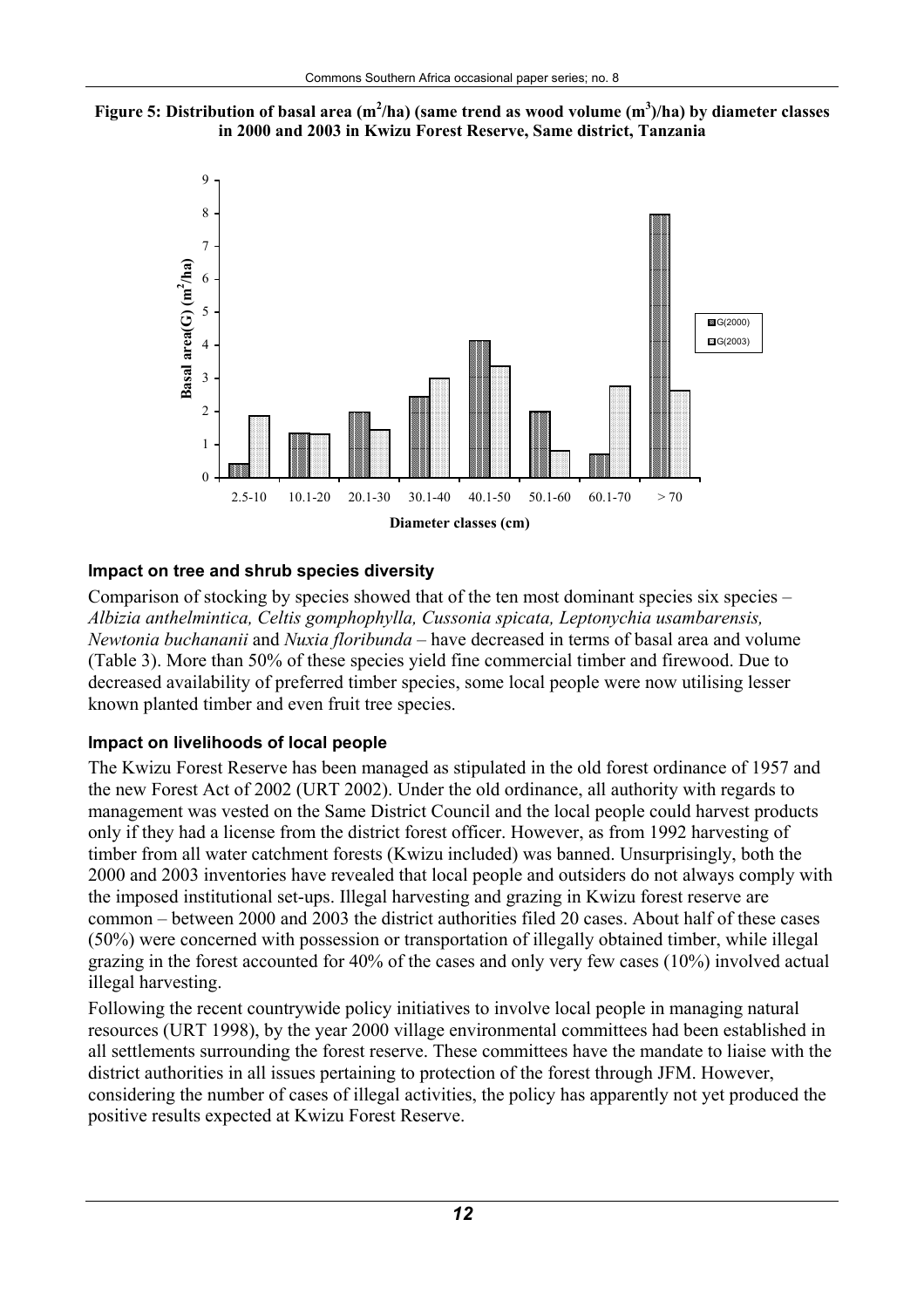|              | No. Botanical name            | <b>Strata</b> | <b>Main use</b> | <b>Stocking parameters*</b> |      |       |         |             |            |
|--------------|-------------------------------|---------------|-----------------|-----------------------------|------|-------|---------|-------------|------------|
|              |                               |               |                 |                             | 2000 |       | 2003    |             |            |
|              |                               |               |                 | N                           | G    | V     | N       | G           | V          |
| $\mathbf{1}$ | Xmalos monospora              | Upland        | Timber          | 61                          | 3.08 | 32.85 | $66(+)$ | $4.41(+)$   | $47.56(+)$ |
| 2            | Leptonychia usambarensis      | Upland        | Firewood        | 63                          | 2.41 | 31.85 | $12(-)$ | $0.01(-)$   | $0.02(-)$  |
| 3            | Acacia tortilis               | Lowland       | Firewood        | 2                           | 0.28 | 3.23  | $8(+)$  | $0.56(+)$   | $6.27(+)$  |
| 4            | Tabernamontana<br>pachysiphon | Upland        | Medicinal       | 29                          | 0.35 | 2.97  | $35(+)$ | $0.0.53(+)$ | $3.91(+)$  |
| 5            | Nuxia floribunda              | Upland        | Timber          | 17                          | 2.54 | 32.46 | $6(-)$  | $1.01(-)$   | $12.99(-)$ |
| 6            | Celtis gomphopylla            | Upland        | Firewood        | 12                          | 0.71 | 7.12  | $3(-)$  | $0.09(-)$   | $0.62(-)$  |
| 7            | Albizia anthelmintica         | Lowland       | Firewood        | 11                          |      | 10.39 | $18(+)$ | $0.21(-)$   | $1.11(-)$  |
| 8            | Newtonia buchananii           | Upland        | Timber          | 3                           | 1.85 | 39.26 | $17(+)$ | $1.67(-)$   | $26.96(-)$ |
| 9            | Taclea nobilis                | Upland        | Poles           | 2                           | 0.16 | 1.54  | $12(+)$ | $0.09(+)$   | $0.39(+)$  |
| 10           | Cussonia spicata              | Upland        | Shade           | 5                           | 2.27 | 2.37  | $4(-)$  | $0.27(-)$   | $2.74(-)$  |

<span id="page-17-0"></span>**Table 3: Comparison of stocking parameters by species in years 2000 and 2003 for the ten most dominant species in Kwizu Forest Reserve, Same district, Tanzania** 

*\* N = Density (stems/ha), G = Basal area (m2 /ha) V = Volume (m<sup>3</sup> / ha) Source: Kajembe et al (2004a)*

#### **Factors behind the lack of positive impact**

The enforcement of law at Kwizu Forest Reserve has been generally constrained by the District Council's lack of adequate personnel and funds. The district has only eight full-time and five parttime employees who are supposed to effect law enforcement in eight forest reserves managed by the district (Kwizu inclusive). The district has so far failed to mobilise villages to formulate effective regulations and produce workable management plans.

The continued decline of resource base in the forest (Table 3) suggests a clear institutional failure – the local district government has not safeguarded the forest effectively, which is also evident in the few cases of culprits who have been tried. Moreover, the nature of the reported cases of illegal activities in Kwizu Forest Reserve shows that monitoring is mostly practised along the road and not in the forest where the actual theft is committed. Although each of the surrounding settlements has a village environmental committee to deal with policing issues, actual protection is yet to be realised because by-laws formulated have not yet been enacted as legal instruments.

Moreover, the implementation of JFM would not be expected to be successful when even a basic understanding of processes of local institutional change is low among the foresters who are charged with moving the process forward (Kajembe & Kessy 2000). In fact, a gap still exists between the practice at the resource user level and the implementation of the forest policy on JFM. Foresters are practising JFM as 'trials' and this may lead to avoiding sincere commitment to JFM. The gap between policy and practice may be partly attributed to 'traditionalist approaches' or 'conservatism' to forest management (Kajembe 1994). Moreover, inevitably there are struggles against the devolution of authority, which is equated with the loss of power and status. It is therefore not surprising that there has been and will continue to be some resistance, despite enabling policy and political support of JFM (Kajembe & Kessy 2000).

In addition to a lack of awareness on the JFM package, there is still a poor understanding of whether and when a community has any incentive to take on responsibilities for JFM (Alden Wily & Dewees 2001). In most cases, local communities are not sure of what kind of additional benefits they are going to obtain from the jointly managed forest, beyond what they used to enjoy. For JFM to be successful, there is need to define clearly the rights, returns and responsibilities for each stakeholder in JFM (Dubois 1999).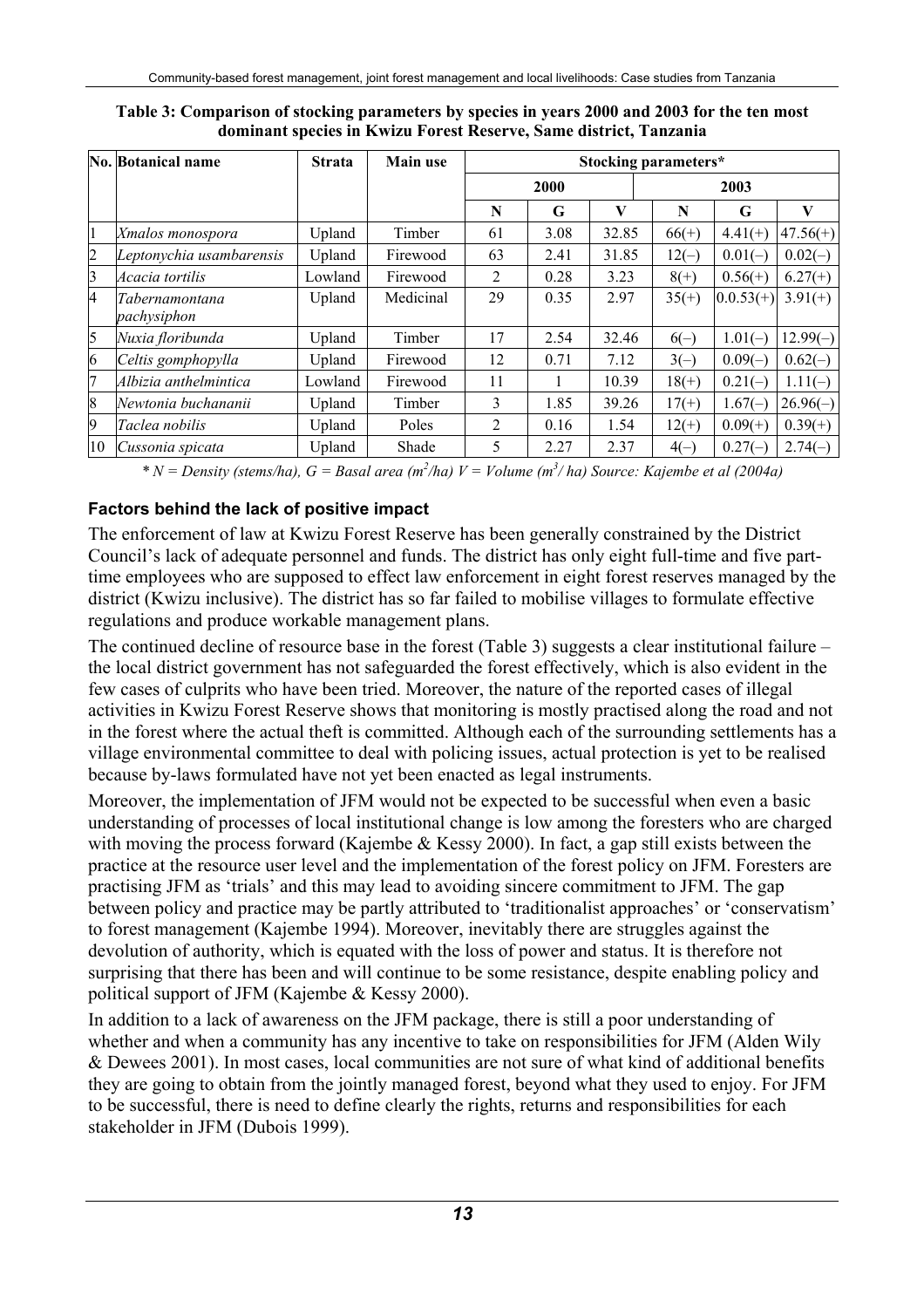#### <span id="page-18-0"></span>**Towards sustainability**

It is apparent that more incentives are needed to persuade local communities from degrading or destroying their forest reserves. In fact, most of the entitlements which are granted to local communities as part of the JFM agreements are too trivial to serve as incentives for active participation. In most cases villagers are allowed to collect minor forest products, such as fuelwood, traditional medicines and non-timber products for domestic use only, and are allowed access to ritual sites. To function as incentives, the access and use rights must provide more tangible economic benefits to the people (Dubois 1999). Hence, more alternative income-generating activities to degrading forests are needed to attract full commitment of forest dwellers to protecting rather than destroying the forest. Some of the non-destructive income-generating activities in the jointly managed forest reserves may include controlled harvesting of dead logs (old age and windfalls), beekeeping, promotion of ecotourism and eventually collecting water fees. Revenues from these activities should be distributed equitably among stakeholders.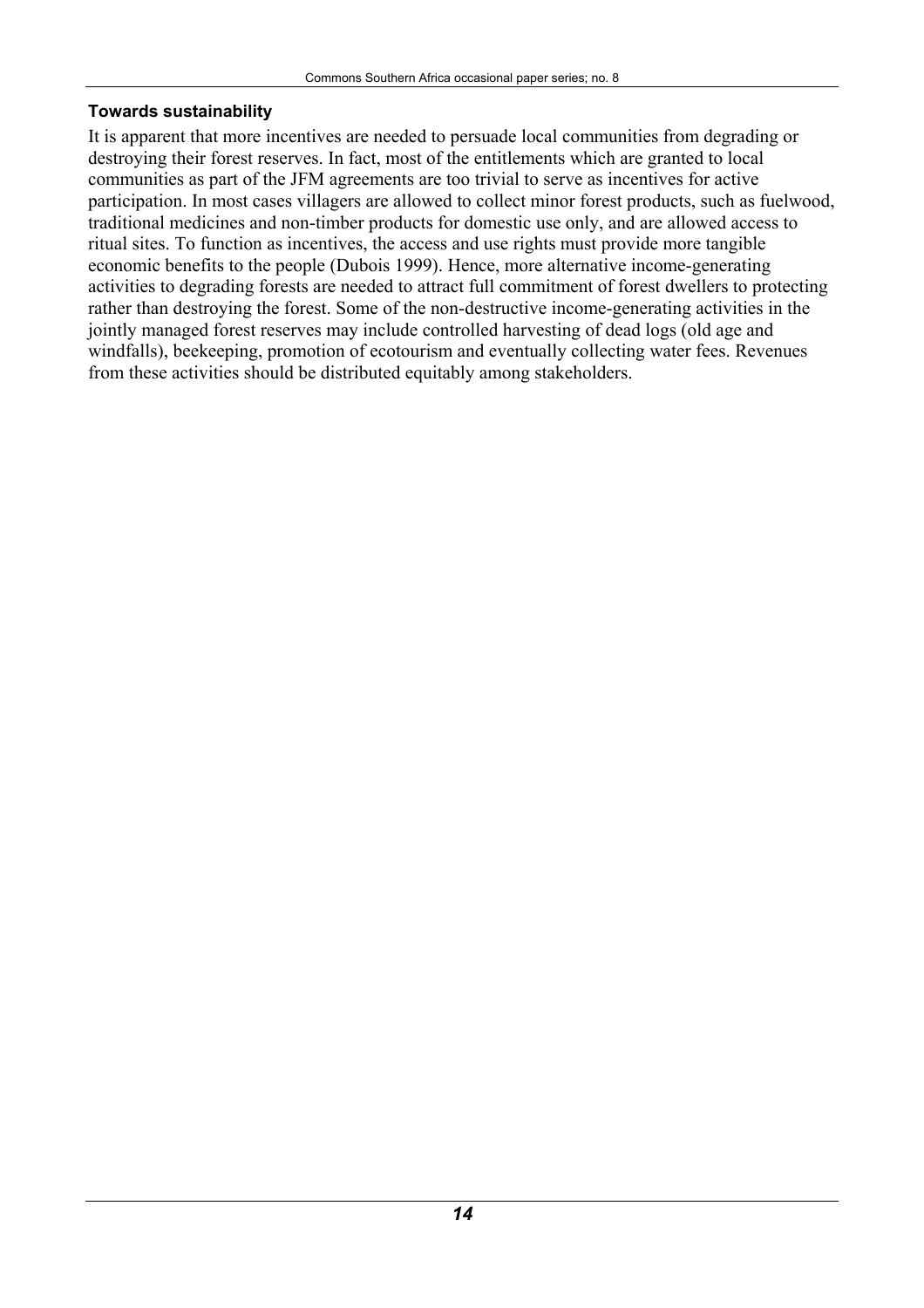### <span id="page-19-0"></span>**4 Conclusion**

One of the reasons why people carry out activities that degrade forests is because of the high economic benefits they can obtain. There is often little immediate economic gain from conserving forest resources or assuring their sustainable utilisation. Forest management regimes – particularly in Tanzania –have long denied communities legitimate opportunities to use forest reserve resources for their own livelihood profit. Local communities have been deprived of autonomy and sovereignty over their forest resources. The Duru-Haitemba case study of CBFM demonstrates that by restoring these rights and responsibilities to forest communities, the resource base – along with people's livelihood – is likely to improve and become sustainable ultimately.

Nevertheless, the case study of Kwizu Forest Reserve suggests that there is still uncertainty in JFM schemes. Foresters are practising JFM as 'trials' and there is still a gap between policy and practice. In addition, the minds of local communities are not clearly settled on what their rights, returns and responsibilities are in the jointly managed forests, beyond those that they are used to. It appears that the incentives currently offered are not high enough to warrant the full commitment of local communities.

Considering the level of contraventions noted at Kwizu Forest Reserve under JFM, there is need for clear definition of rights, returns and responsibilities of each stakeholder. Because economic gain is the critical motive (whether conscious or unconscious) behind most human actions, more tangible incentives should be offered to all stakeholders in collaborative management. This may be achieved through fair benefit-sharing of returns and promotion of alternative income-generating activities such as ecotourism, beekeeping woodworking and other environmentally-friendly activities. Furthermore, in order to ensure effective involvement, there is a vital need for more training and awareness creation among stakeholders before launching people-centred forest resource management schemes.

In conclusion, in the light of the lessons from Duru-Haitemba, it would be best if local communities took any decision to have autonomy and sovereignty over their forest resources rather than having this imposed on them from the outside. The role of outsiders should remain to assist with technical and legal matters.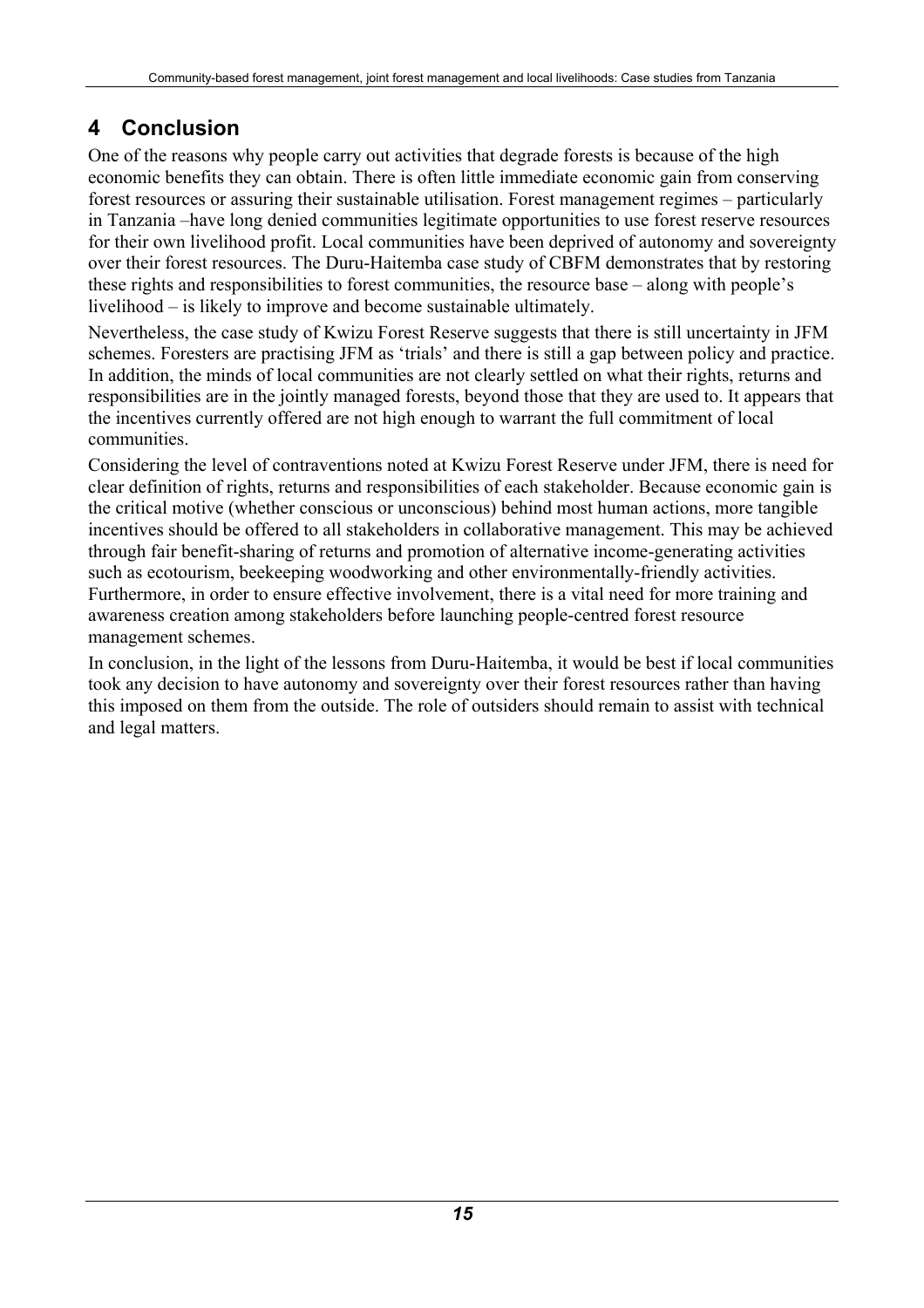### <span id="page-20-0"></span>**References**

- Adams, W & Hulme, D. 2001. Conservation and community. Changing narratives, policies and practices in African conservation, in *African wildlife and livelihoods: The promise and performance of community conservation*, edited by D Hulme & MW Murphree. Oxford: James Currey.
- Agrawal, A & Clark CG. 2001. *Communities and environment*. New Brunswick, NJ: Rutgers University Press.
- Alden Wily, L. 1997. *Villagers as forest managers and government 'learning to let go'. The case of Duru-Haitemba and Mgori Forests in Tanzania*. London: Institute of International Development. (Forest participation series; no. 9.)
- Alden Wily, L & Dewees, PA. 2001. *From users to custodians: Changing relations between people and the state in forest management in Tanzania*. Washington DC: World Bank Environment and Social Development Unit, Africa Region. [www.eldis.org/static/DOC8796.htm](http://www.eldis.org/static/DOC8796.htm)
- Alden Wily, L & Mbaya, S. 2001. *Land, people and forests in eastern Africa at the beginning of the 21st century: The impacts of land relationship on the role of communities in forest future.*  Nairobi: World Conservation Union (IUCN) Eastern Africa Programme.
- Alden Wily, L. 2002. *Participatory forest management in Africa. An overview of progress and issues*. (CBRNM Net series.) www.cbnrm.net/pdf/aldenwily 1 002 cfm.pdf.
- Bernstein, H. 1997. *Social change in the South African countryside? Land and production, poverty and power.* Cape Town: Programme for Land and Agrarian Studies, University of the Western Cape. (Land reform and agrarian change in southern Africa occasional paper; no. 4.)
- Brown, D. 1999. *Principles and practice of forest co-management: Evidence from west-central Africa.* London: Overseas Development Institute/ Brussels: European Commission. (European Union tropical forestry paper; no. 2.)
- Dubois, O. 1999. Assessing local resilience and getting roles right in collaborative forest management: Some current issues and a potential tool, with special reference to sub-Saharan Africa, in *Proceedings of an international workshop on pluralism and sustainable forestry and rural development*, Rome, 9–12 December 1997:49–83.
- Holmes, J. 1995. *Natural forest handbook for Tanzania: Forest policy, planning and utilisation, Vol II*. Morogoro, Tanzania: Sokoine University of Agriculture, Faculty of Forestry.
- Iddi, S. 2002. Community participation in forest management in the United Republic of Tanzania, in *Proceedings of the second international workshop on participatory forestry in Africa. Defining the way forward: Sustainable livelihoods and sustainable forest management through participatory forestry.* Arusha, Tanzania, 18–22 February 2002:59–67.
- Kajembe, GC. 1994. *Indigenous management systems as a basis for community forestry in Tanzania: A case study of Dodoma urban and Lushoto districts*. Wageningen, Netherlands: Wageningen Agricultural University. (Tropical resource management paper; no. 6.)
- Kajembe, GC & Mgoo, JS. 1999. *Evaluation of community-based forest management approach in Babati district: A case of Duru-Haitemba village forest reserve.* Dar-es-Salaam: Orgut Consulting.
- Kajembe, GC & Kessy, JF. 2000. Joint forest management in Urumwa Forest Reserve, Tabora, Tanzania: A process in the making, in *Forests, chiefs and peasants in Africa: Local management of natural resources in Tanzania, Zimbabwe and Mozambique*, edited by P Virtanen & M Nummelin. University of Joensuu, Finland. *Silva Carelica*, 34:141–58.